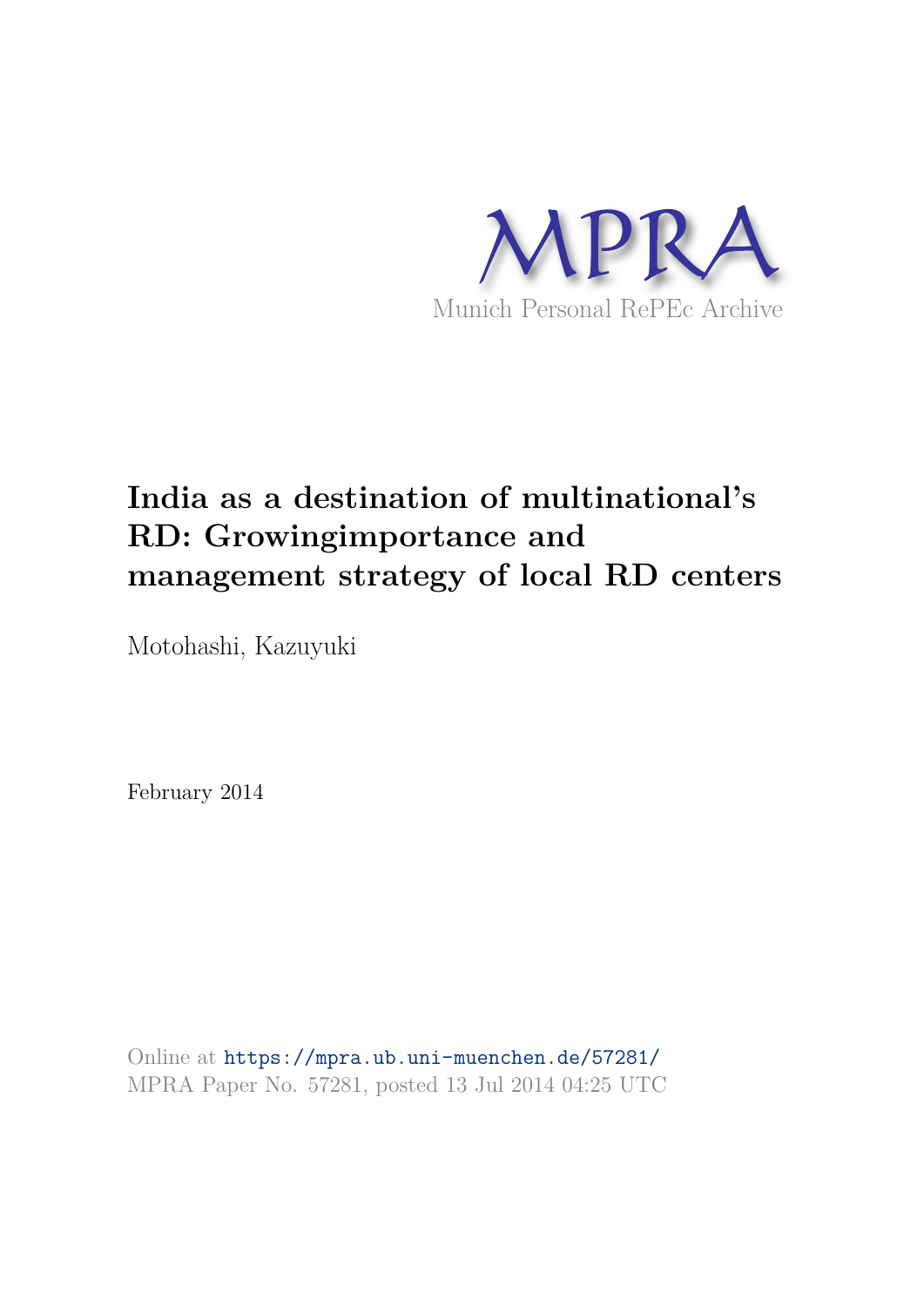## India as a destination of multinational's R&D: Growing importance and management strategy of local R&D centers

By Kazuyuki Motohashi, The University of Tokyo and RIETI, Japan

## Abstract

While R&D activities of multinational firms in India focus on offshore development, some companies are developing cutting-edge technologies. In addition, product development for the local market has increased with the expansion of the Indian market. India's importance as an R&D center is predicted to increase, and multinationals in advanced countries must improve the competency creation mission of R&D entities in India. To do so, attracting exceptional talent and running highly autonomous organizations with reduced control from headquarters are critical. However, within a corporate-wide innovation strategy, fostering unity through social controls such as international personnel rotations and training, close communication, and permeation of the corporate culture are essential to having an effective local entity.

Keywords: multinational R&D, India, division of innovative labor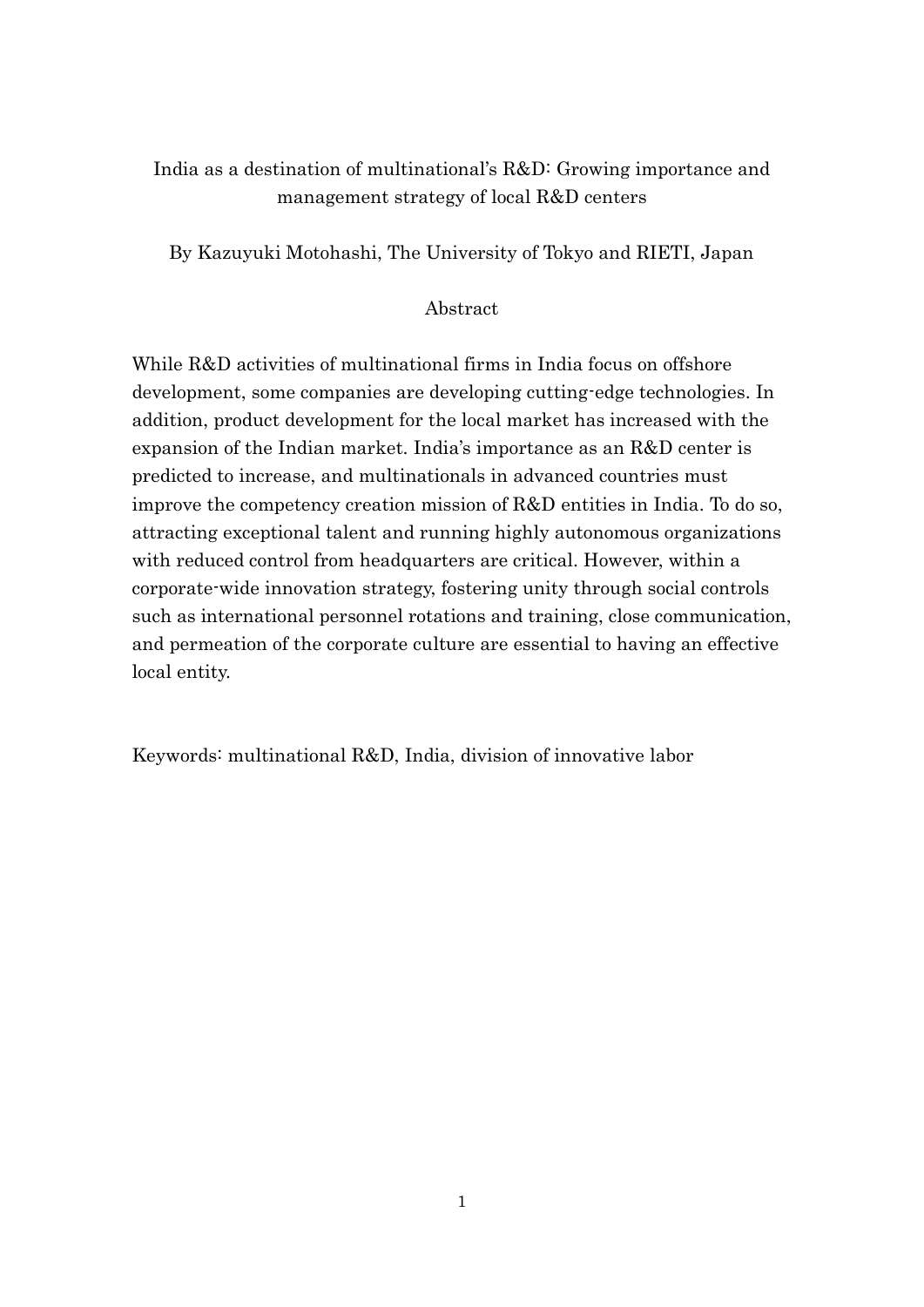#### 1. Introduction

As Japan and other advanced economies mature, economic growth in emerging countries shows high potential. This trend has become clearer with the financial crisis of 2008 and the recent Euro crisis. Accordingly, to capture emerging markets experiencing considerable growth, companies in advanced countries commonly engage in greater R&D activities. Among these markets, India is attracting attention, particularly among firms in Europe and the United States. According to a UNCTAD survey, India ranks just behind China and the United States as a top R&D center for multinationals (UNCTAD, 2005). When comparing China and India, many companies are attracted to China's market and cheap labor, while India's strength lies in its high-quality R&D resources. In particular, India boasts the world's largest offshore centers for software, and many multinational firms have established IT-related development offices there. In this paper, we focus on India as an international R&D center and discuss management strategies for overseas R&D centers.

R&D internationalization is often categorized in two ways: activities that augment technological assets in the home country (home-base-augmenting or HBA) and activities that develop the market of the target country using the home country's technological assets (home-base-exploiting or HBE) (Kuemmerle, 1997). However, theories and empirical research regarding R&D internationalization have presumed R&D investments between advanced countries with relatively similar environments. When companies from advanced countries establish R&D centers in emerging countries, the vast differences between the countries' business environments enable companies to select a strategy that capitalizes on these differences. In addition to the degree of adaptation to the local market (i.e., aggregation versus adaptation), companies can utilize a new strategic axis of arbitrage (Ghemawat, 2007) that takes advantage of the differences in business environments. Demonstrative examples of this are establishments of offshore development centers in emerging markets, particularly those in India. Furthermore, a trend toward reverse innovation is emerging, wherein products developed in the emerging markets using uniquely local ideas are introduced to the home country (Immelt et al., 2009).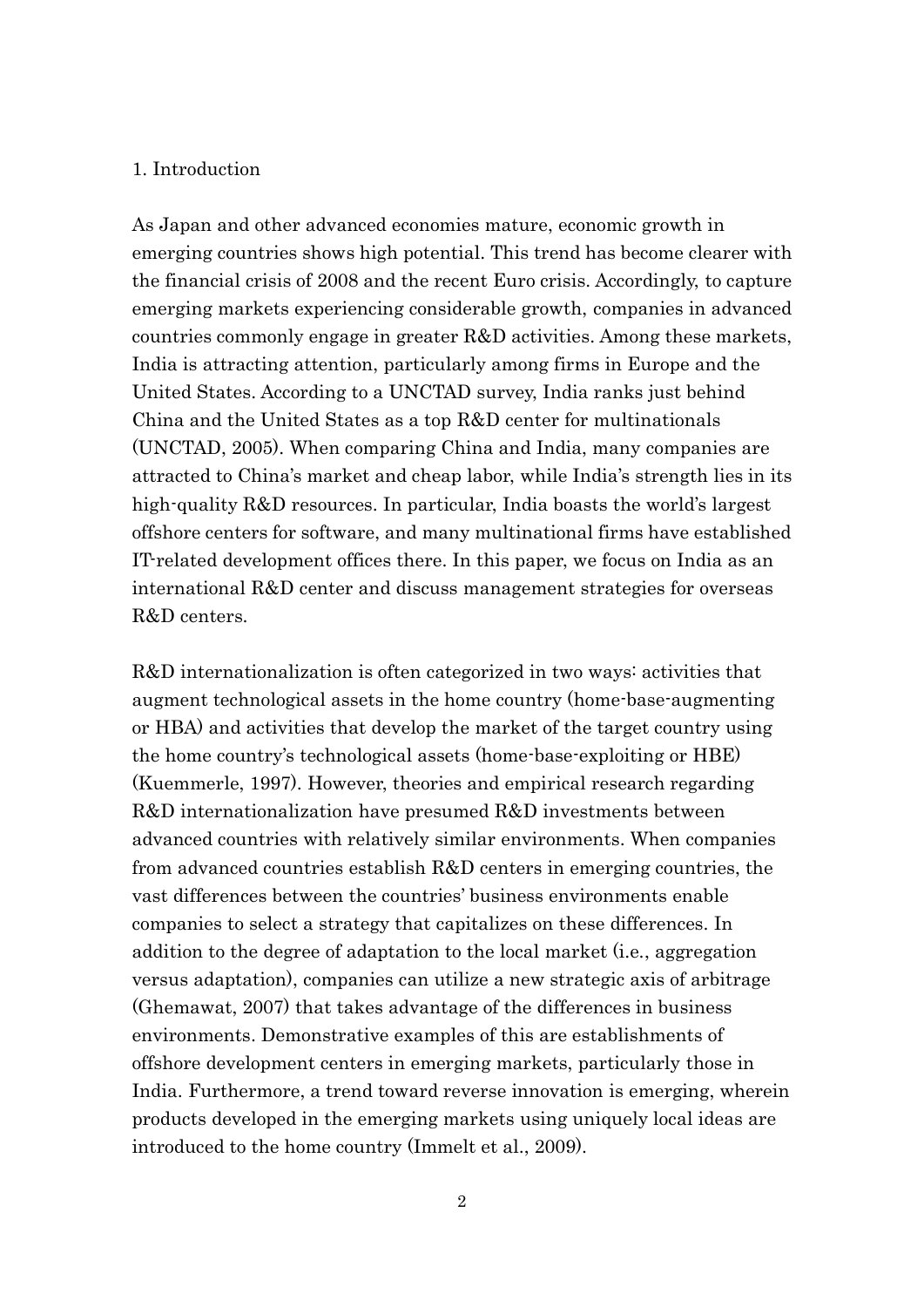However, large differences in business environments are proportional to the difficulties in managing local R&D centers. In particular, India has strict labor laws with very active labor unions, the caste system still exists, and customs and practices differ widely by state. Moreover, weak intellectual property laws and high worker turnover lead to a high risk of technology leaks. This is a sensitive factor in R&D, which is usually highly confidential. By conducting R&D in India, companies can significantly improve efficiency, although there is a high risk of failure due to the unsuccessful management of the research facilities. R&D management is critical because it is a high-risk/high-return investment.

In this paper, we provide an overview of technology management of overseas R&D centers, focusing on India as a host country. In the next section, we discuss the taxonomy of R&D globalization. While HBA and HBE are concepts created for R&D globalization in advanced countries, we summarize various activities that reflect R&D characteristics in emerging countries including India. In section 3, we discuss the current state of R&D of foreign firms in India. In addition to providing an overall view using patent data, we discuss the market orientation of Suzuki Motors in developing new vehicles as well as examine the development of a portable electrocardiogram (ECG) device by GE Healthcare (a case of reverse innovation). In section 4, we present a framework by which to dynamically understand the mission and positioning of foreign research centers as well as discuss the state of management and organizational strategies for foreign R&D centers in India. Finally, we present our conclusions and discuss remaining issues.

## 2. Taxonomy of R&D Globalization

## 2-1. HBA and HBE

Various types of activities come to mind when discussing foreign R&D centers, and these can be categorized into two types: 1) a "technology acquisition" model, wherein overseas cutting-edge technologies are brought into domestic business, and 2) a "local development" model, wherein domestic technologies are localized into foreign business activities. The main difference between the two is the direction of technology and knowledge flow critical to R&D. In the former, knowledge flows from the foreign country to the home country, while in the latter, the flow is reversed.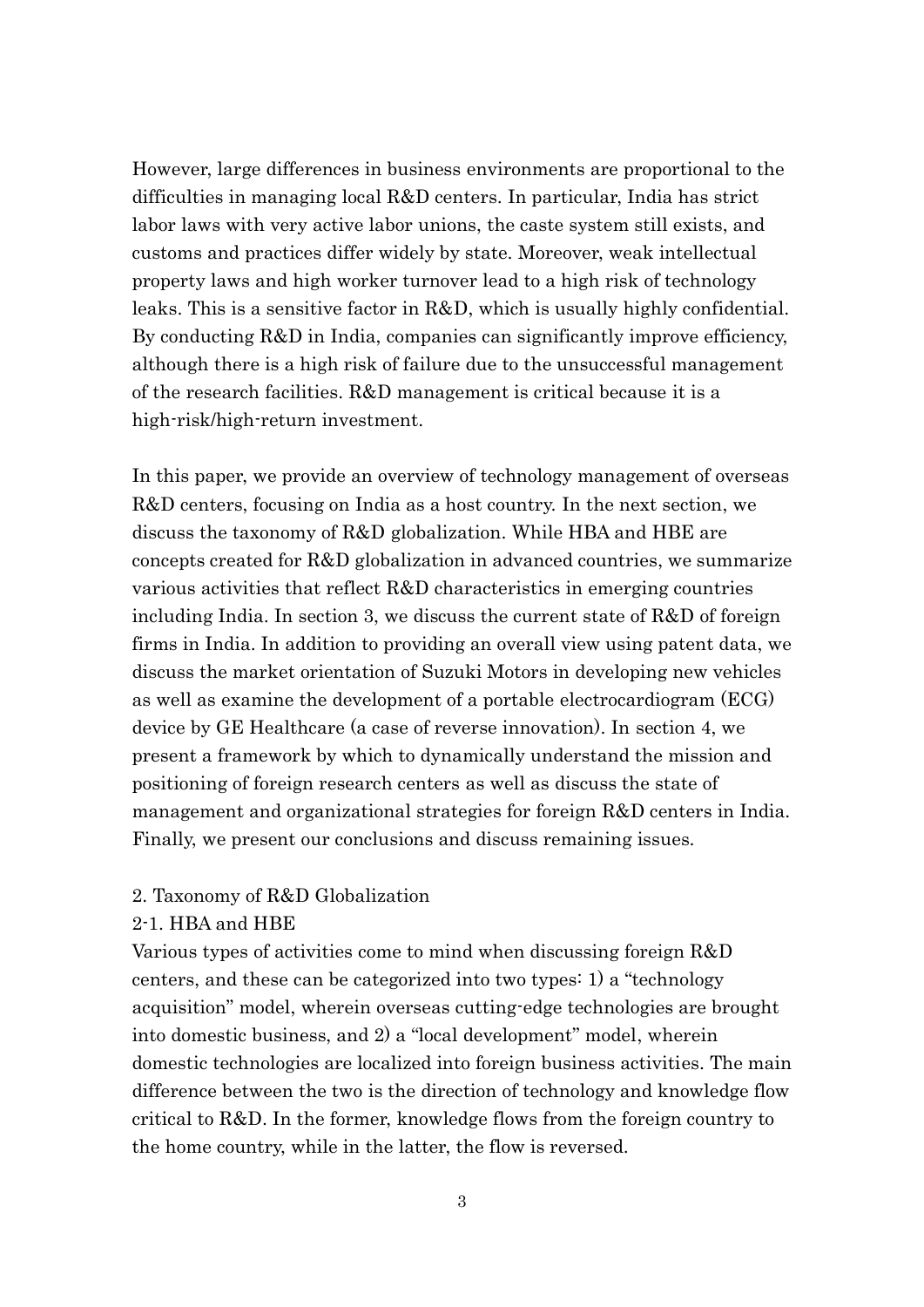Kuemmerle (1997) termed the former home-base-augmenting (HBA) and the latter home-base-exploiting (HBE). HBA holds true when a technology that is desirable to a company exists in the target market. For example, companies commonly establish research laboratories near Silicon Valley or Boston to capture cutting-edge technologies in IT or biotech. On the other hand, in HBE, the size and characteristics of the market are more important than the level of technology in the target market. Products must be localized when local consumer needs differ from those of the home market. For example, in the Chinese market, companies establish local development centers to localize home appliances such as washers and dryers.

Cantwell and Mudambi (2005) focused not only on the knowledge flow but also on the missions of local entities and classified them into "competency-creating mandates" and "competency-exploiting mandates." Along with Kuemmerle (1997), this taxonomy follows the theories of Dunning (1996)—who discussed whether the activities of local entities are aimed at acquiring strategic resources or whether they provide local market services—and others (Ghoshal and Bartlett, 1990; Birkinshaw and Hood, 1998; Frost et al., 2002) who debated whether they should be viewed as the overall corporate group's core research facilities or as local facilities responding to local needs. In other words, the taxonomy delves into governance issues within a global research organization by questioning the local entity's position in the overall corporate group. Thus, local entities with competency creation missions are granted strategic autonomy. The autonomy of these local entities is critical in the formation of networks with local universities and corporations. Strong networks (embeddedness) with local companies that improve a company's innovation capabilities are formed over time by local entities, and this process is not always appreciated at headquarters (Anderson and Forsgren, 2000). Conversely, forming local networks becomes difficult when headquarters exerts strong control and the local entity is merely a branch office. Depending on the mission of global R&D centers, smooth knowledge flow is important not only between headquarters and a local entity but also between local entities and local institutions.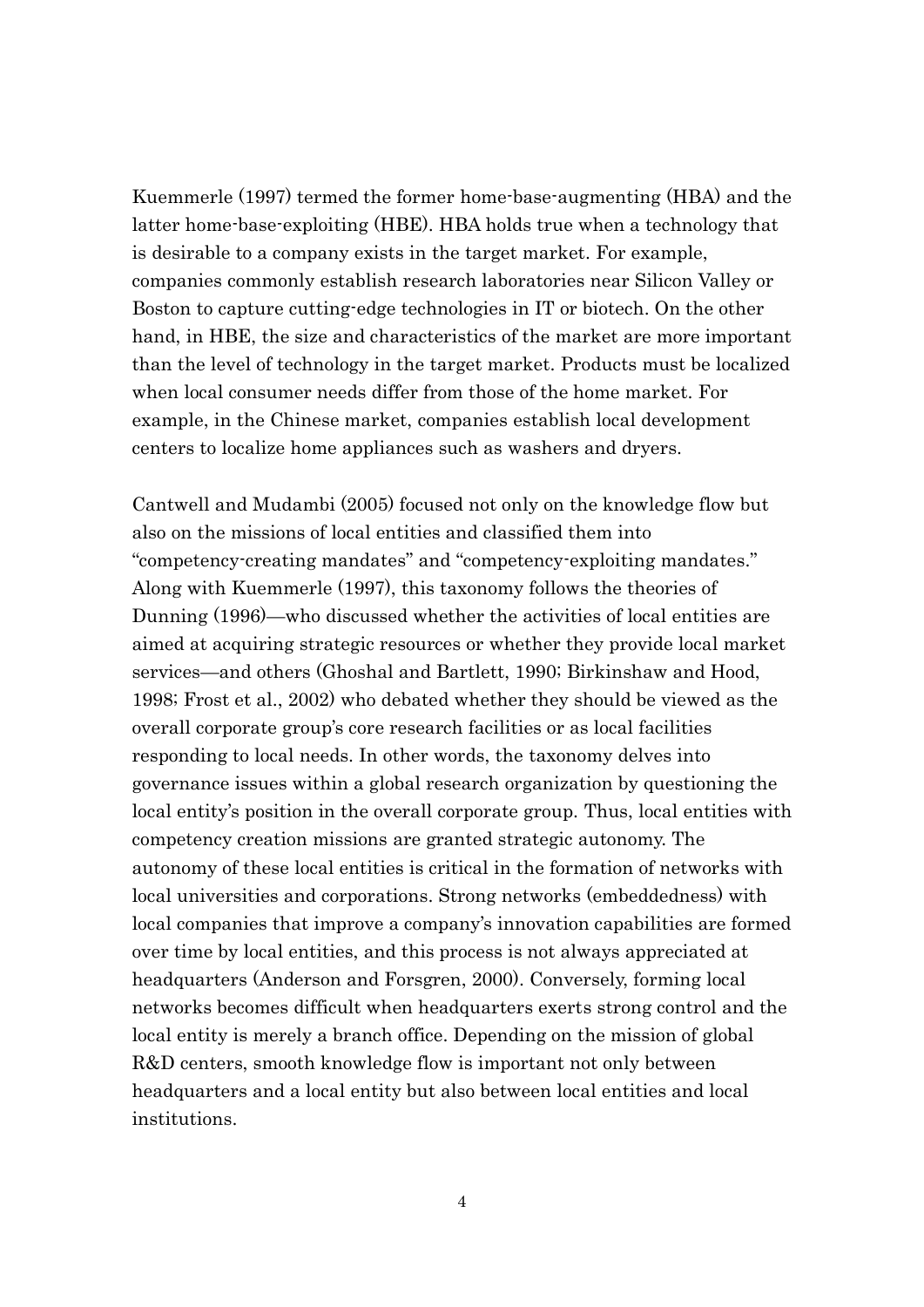#### 2-2. Taxonomy based on the State of R&D

Due to heterogeneous nature of R&D activities, the framework presented above does not capture whole missions and characteristics of overseas R&D centers in real world Here we separately consider the concepts of research and development. "Research" has no inherent products or services and denotes activities at a more abstract level. "Development," on the other hand, represents activities that aim for a specific output such as the creation of new products. Typically, these two areas are undertaken by different organizations within a company. For example, in the case of a general electronics manufacturer with multiple lines of business such as computers, consumer electronics, and telecommunications devices, research is conducted by an organization such as an R&D headquarters or central research laboratory that is not affiliated with a specific business unit. On the other hand, development often takes place within business units such as a consumer electronics or telecommunications division. In the case of pharmaceutical companies, research generally refers to the stages leading up to the clinical trial phase, after which development takes over. The former is typically managed by an organization such as a research laboratory, while the latter is managed within, for example, development headquarters. The decision to create separate research and development functions in an overseas entity is often analyzed in different sections within Japanese companies.

Next, we consider the growing importance of emerging countries as global R&D centers. The vast differences between the business environments of advanced and emerging countries can be used to a company's advantage, as in the case of offshore development. When a company based in an advanced country conducts R&D in an emerging country, HBE-style activities become possible. In this case, a company leverages technology resources from the home country and localizes them in local markets. However, this reduces the differences between products made according to home country specifications and local circumstances (i.e., adaptation), an activity different from a strategy that might capitalize on the disparity in wages (arbitrage), as in the case of offshore development. As a result of this difference between activities, a new strategic option has been added to expanding a home country product globally (aggregation) and localizing it (adaptation) (Ghemawat, 2007). In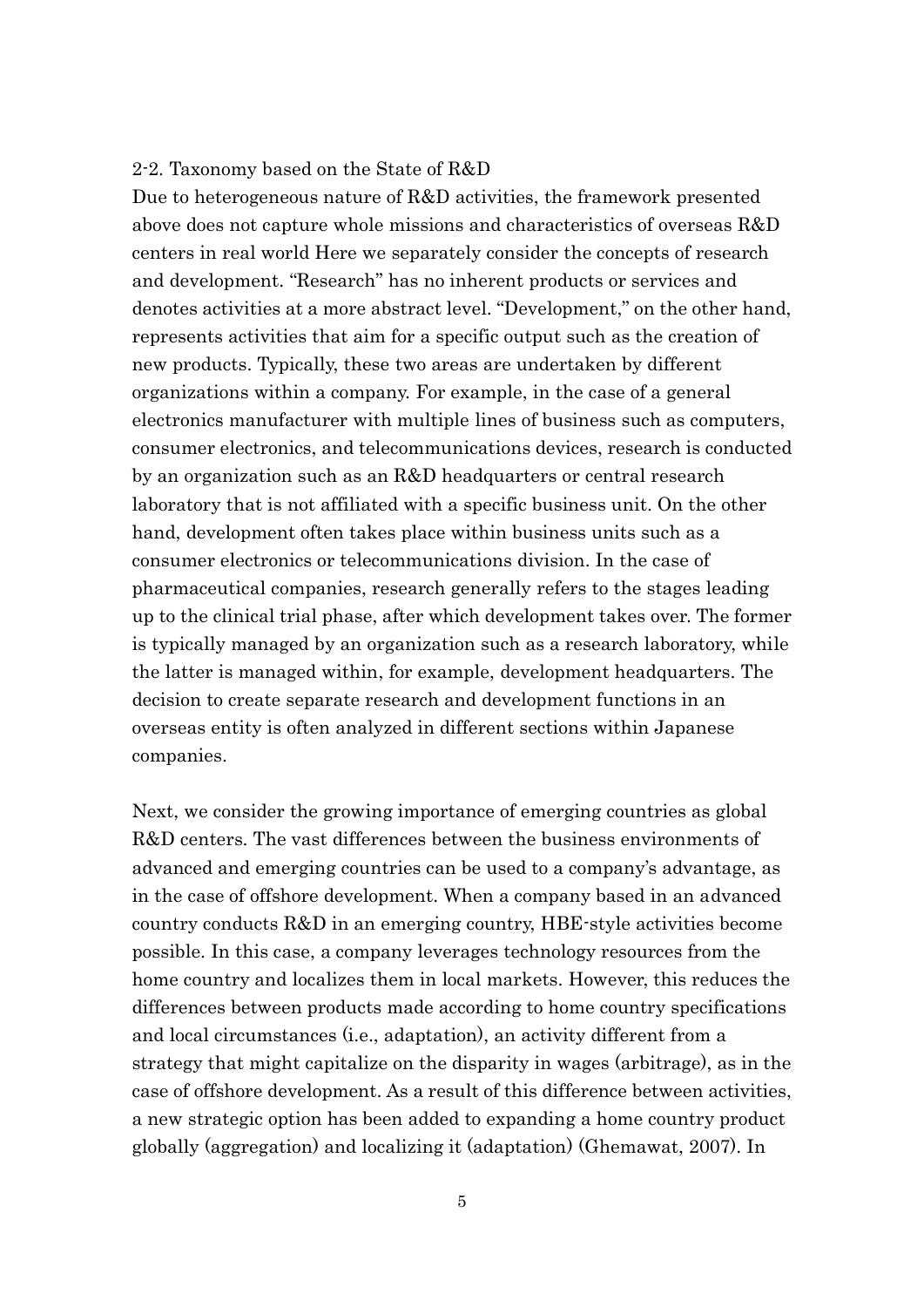other words, development aimed at local markets (adaptation) is conducted offshore (arbitrage).

By separating research and development as well as by more clearly identifying the position of target countries with differing business environments, we can deepen our understanding of the global R&D taxonomy (Figure 1). In addition to the traditional concepts of HBA and HBE, we present the following six classifications summarized by Gammeltoft (2006), who surveyed the latest case studies on global R&D expansion into emerging countries.

- (1) Technology driven: acquiring local cutting-edge technology and monitoring technology trends;
- (2) Market driven: incorporating local consumer needs and product localization;
- (3) Policy driven: responding to various local regulations, R&D incentives, and planning for local standardization of activities;
- (4) Production driven: providing technology support for local production facilities;
- (5) Cost driven: leveraging local, inexpensive labor;
- (6) Innovation driven: acquiring local ideas for new products and strengthening global product development infrastructure through optimal division of roles.

## (Figure 1)

The traditional HBA model primarily refers to research functions by which research capabilities in the home country are strengthened through foreign laboratories. Conversely, the HBE model primarily refers to development teams' localization of products in target countries based on the home country's technology.

This framework, however, simplifies the activities of various local R&D centers, thus overlooking several important arguments. Of Gammeltoft's (2006) six classifications, "technology driven" can be viewed as a technology acquisition model (or an HBA-type model). The issue is with a local development model (or an HBE-type model), whose activities comprise a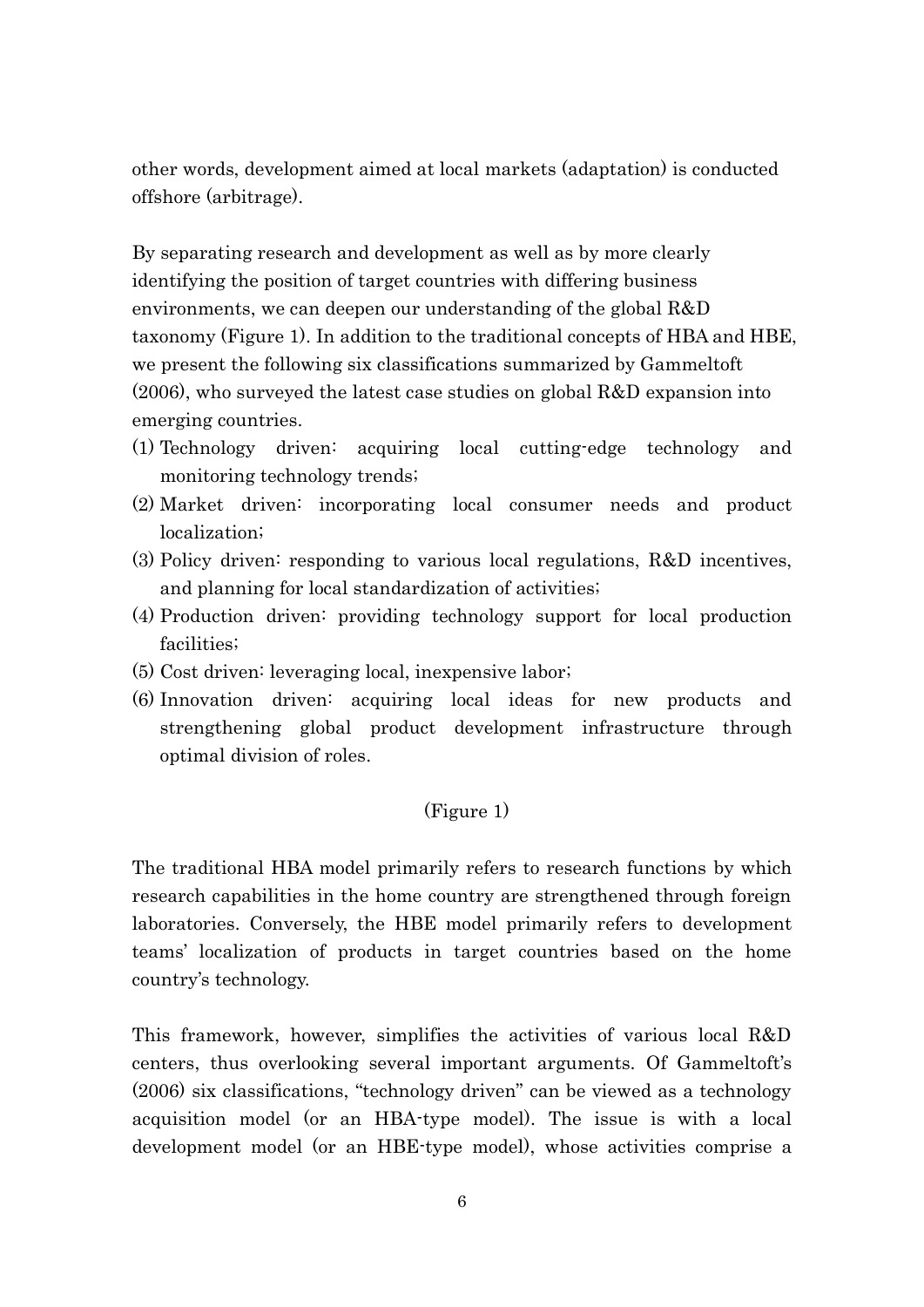range of concepts. Of the six classifications, "market driven" is the closest. However, "policy driven" and "production driven" can also be generalized as local development models. With regard to the policy-driven model, responding to both market needs and various standards is critical in localizing products. Many standards require localization with regard to, for example, environmental and safety regulations governing car exhausts, safety standards for cosmetics and pharmaceuticals, and electrical standards for electronics products. A company shipping products that do not meet these standards could cause accidents, and in the case of non-compliance, the company is often linked with large damages that smear its brand image. In terms of responding to such risks, following regulations and ensuring development and inspections to comply with standards are critical functions of local entities.

In terms of optimizing local production processes, a production-driven model is a development function for localization; this function is particularly important for car manufacturers. Manufacturing cars locally requires the creation of supply chains with local parts manufacturers. Of course, knockdown assembly of cars can be implemented by importing essential parts from Japan. However, when local content regulations make this difficult, increasing the procurement volume from local manufacturers is essential for reducing manufacturing costs. When using parts from local manufacturers, companies must conduct inspections to ensure that parts meet the standards demanded by car manufacturers. In emerging countries such as China and India, it can be difficult to find parts complying with the standards of Japanese car manufacturers. Thus, companies must alter production processes to attain the same level of quality in finished goods by using lower-quality products. Thus, local R&D is a necessity to achieve production processes that meet the conditions of the production facilities.

Furthermore, "cost-driven" and "innovation-driven" R&D are not part of technology acquisition and local development models. Cost-driven activities are equivalent to offshore development. R&D is a complex intellectual production activity, and for long, conducting R&D in emerging countries was not actively considered. However, countries such as China and India, characterized by low wages but improving institutions of higher learning,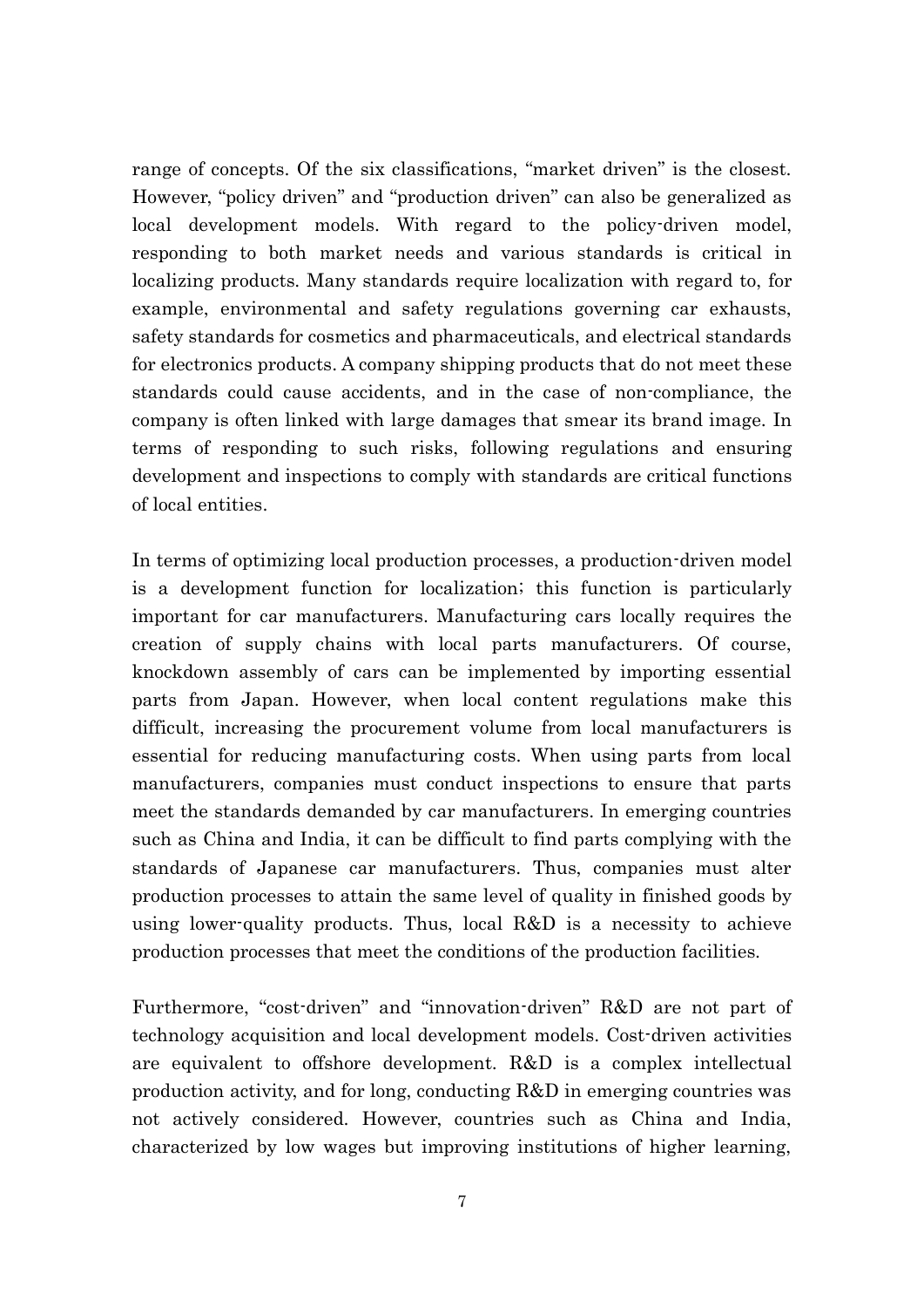annually produce high volumes of quality engineering personnel. Therefore, these countries have attracted foreign direct investments by multinationals as their off-shore software development sites. This phenomenon has expanded to the design and development of electronics products such as medical devices and telecommunications equipment. In addition, it should be noted that a cost-driven approach extends to research and is not confined to development. Microsoft's research division established Microsoft Research Asia in Beijing, which employs more than 300 researchers engaging in cutting-edge research. In addition, IBM's research division has research centers in Beijing, Delhi, and Bangalore. From a global perspective, these centers play an important role in R&D organization.

Finally, innovation-driven R&D activities focus on incorporating ideas from target countries into new product development processes. Headquarters' business divisions are often central to the development of global products, with overseas development centers positioned in support roles. However, products for local markets necessitate creativity at the local level. Innovation-driven activities define foreign development centers created with the expectation of reaping local innovation as well as new concepts and ideas. Leveraging product development ideas from emerging countries for global products will likely become more common in the future.

## 3. R&D in Multinational Firms in India

3-1. FDI Development in India

The history of foreign firms in India is not long. The management of the economy after gaining independence from Britain in 1947 kept the country extremely inaccessible. Until 1991, when new economic policies deregulated trade and direct investment, there was almost no activity by foreign firms. In the automotive industry, Suzuki Motors was the exception; it was allowed to enter the Indian market in the 1980s through a joint venture with an Indian company. In the 1990s, GM, Ford, DaimlerChrysler, and Hyundai entered the market. In the IT industry, the late 1990s saw the creation of offshore centers for software development. IBM formed a sales company through a joint venture with the Tata Group in 1991, and in 1999, the company formed IBM India as a wholly owned subsidiary, creating a structure under which subsidiaries for software development and offshoring could be placed. GE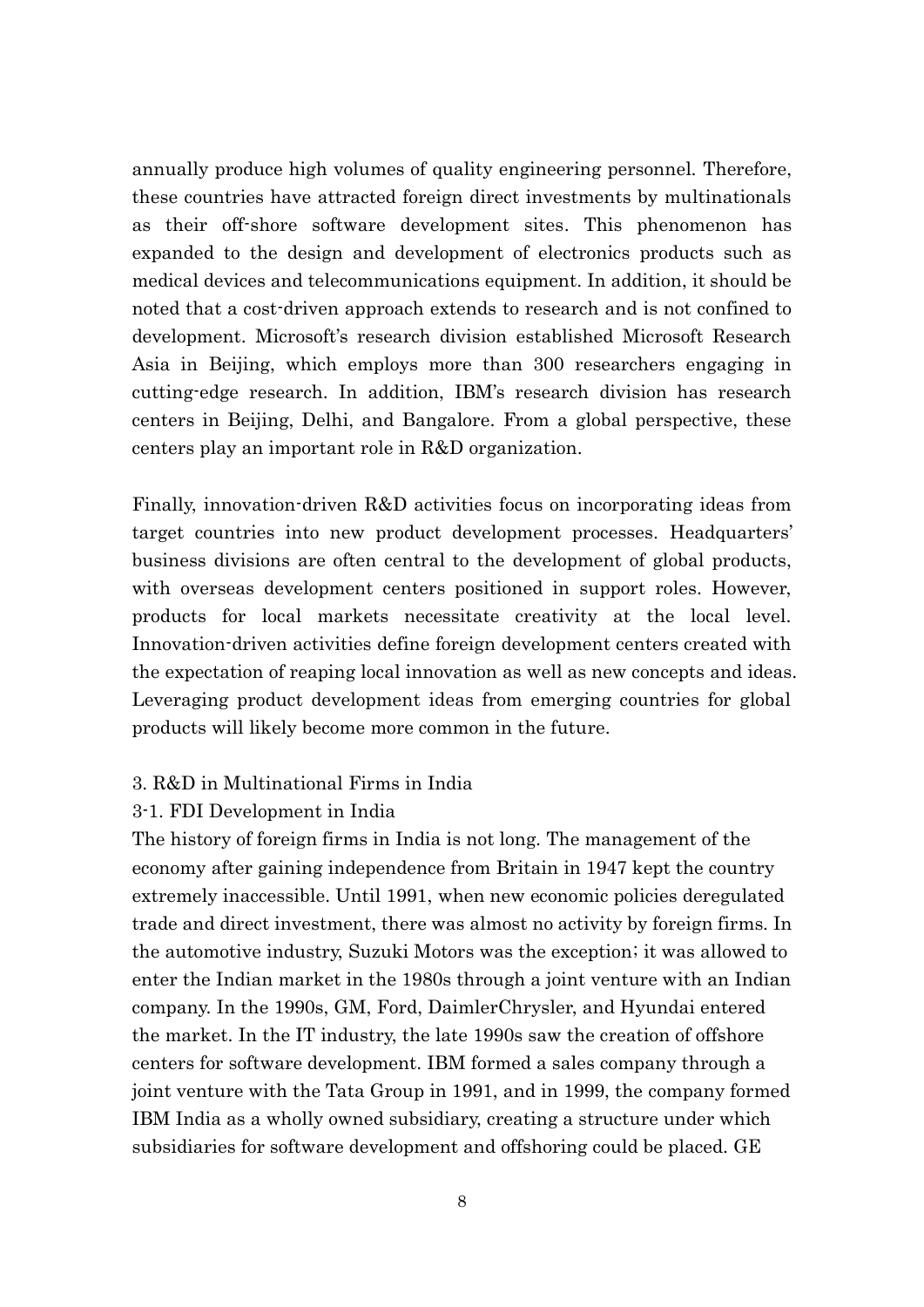has conducted business in India since its time as a British colony, although the company's activities gained momentum in the late 1990s. In 1997, GE established an offshore development center, and since the 2000s, it has further energized its business there with an eye to the Indian market. The Indian government began incentivizing foreign firms in earnest in the 2000s. As India was a British colony, it had a deep-rooted wariness with regard to foreign capital, allowing only gradual deregulation. At the outset of the 1990s, China began bringing in foreign capital, and by 2000, it was experiencing an average annual economic growth of greater than 10%. On the other hand, India's economic growth was stagnant at about half that, 5.5%. Thus, galvanized by the steadily growing economy of its neighboring country through external liberalization, India undertook large-scale reforms of direct investment in 2002, apart from in certain industries. Further deregulation occurred in 2005 in service industries such as telecommunications, financial services, and real estate. Special economic zones were established in 2005, in which foreign firms in many industries were allowed to create wholly owned subsidiaries and receive tax incentives. Since 2006, the average economic growth have been accelerated, and the country is expected to become an economic power in 21st century. As a result, the activities of foreign firms have not been limited to offshore centers focused on global markets; they also focus on the Indian market itself.

Figure 2 shows the results of a survey—conducted in 2004 by the Economist—of 500 global executives on the most attractive countries in terms of globalization objectives (Economist Intelligence Unit, 2004). India was deemed the most attractive location for "new opportunities in outsourcing," followed by for "access to a highly skilled labor force," indicating that software resources in India are highly rated not only for their low cost but also for their quality. Overall, 24% of the executives listed R&D activities in India as being alongside those in Europe, the United States, and other advanced countries. From the perspective of foreign firms, India is highly attractive as an R&D destination. On the other hand, China is attractive for its low-cost labor and new customer markets, with only 11% of executives listing R&D activities, less than half the percentage listed for India. This likely reflects a belief in India's R&D capabilities in software and pharmaceuticals, fields in which India has competitive domestic companies.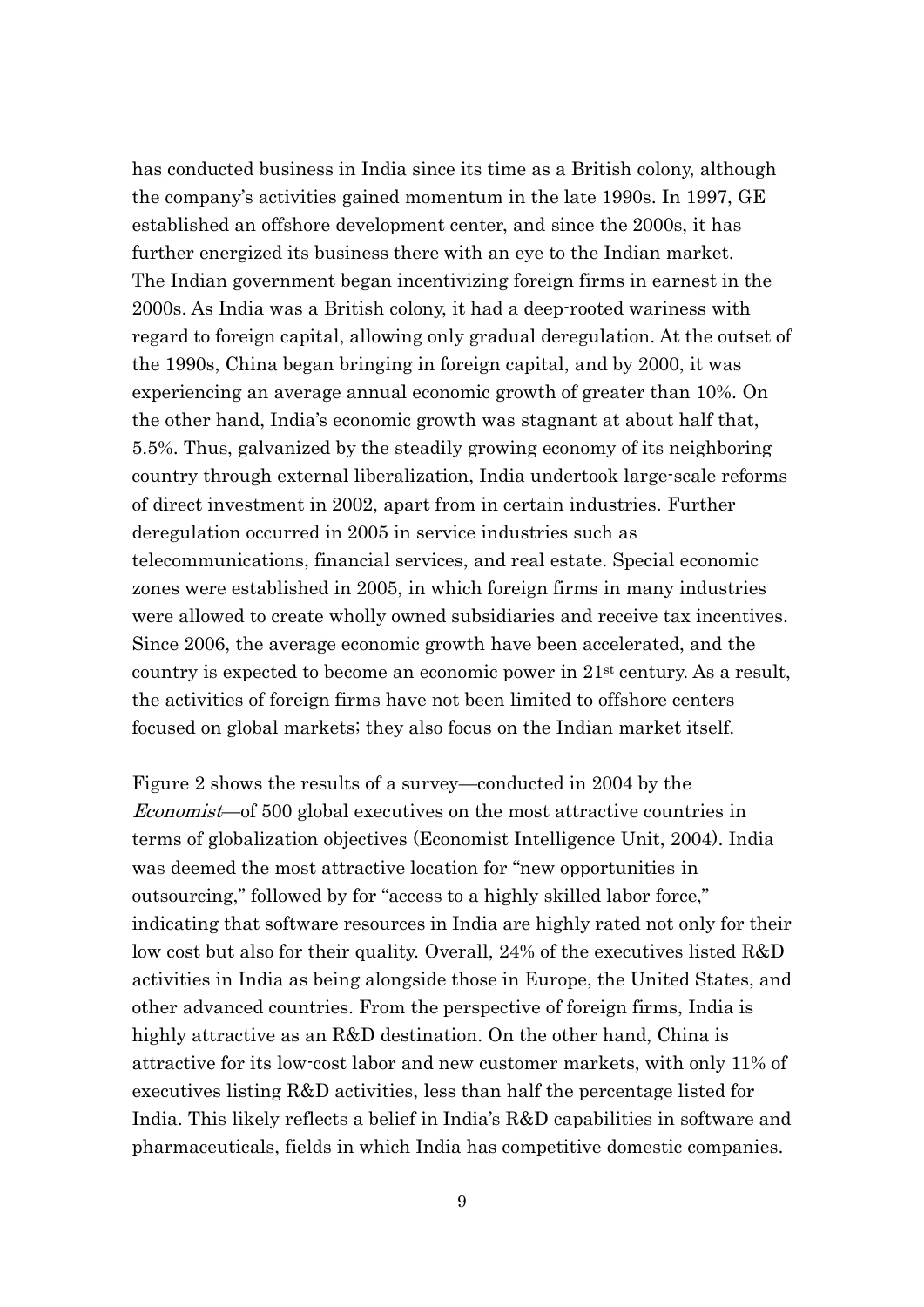## (Figure 2)

### 3-2. R&D Activities of Foreign Firms

R&D activities of foreign firms in India gathered steam in 2000. IBM is a typical example, creating the India Research Laboratory in 1998 as part of its global research facilities. In 2001, the company established the India Software Laboratory to conduct software-related R&D. In 2000, GE established the John F. Welch Technology Center (JFWTC) in Bangalore, with close to 4,000 researchers working on a variety of R&D activities. There are no formal statistics on R&D centers for foreign firms in India, although in 2010, the country had 471 companies with 649 research centers (Krishna et al., 2012).

Figure 3 shows the total patents by company, according to the USPTO, registered between 2006 and 2010 by inventors living in India (Basant and Mani, 2012). IBM leads the way, followed by Texas Instruments, GE, and others. Of the 15 companies, four are IT or telecommunications companies, five are semiconductor companies, three are software-related companies, and two are electronics-related companies—GE and Honeywell. The remaining company is Sabic Plastics (a chemicals company based in Saudi Arabia). Many of the patents are software related. In addition, the companies are mostly from the United States, although European firms such as ST Microelectronics and SAP are also ranked. Japanese firms were slower to enter India than their European and US counterparts, with companies only recently creating research laboratories. For example, in 2010, the pharmaceutical manufacturer Eizai created a production process research center (Eizai Knowledge Center India) in the state of Andhra Pradesh. In 2011, Hitachi opened its Hitachi India R&D Center in Bangalore. However, as seen in greater detail below, some companies have in-house R&D capability, such as Suzuki Motors, which conducts full-scale development of new cars in production facilities and not through independent R&D centers.

(Figure 3)

As seen from the classifications in Figure 1, R&D activities of these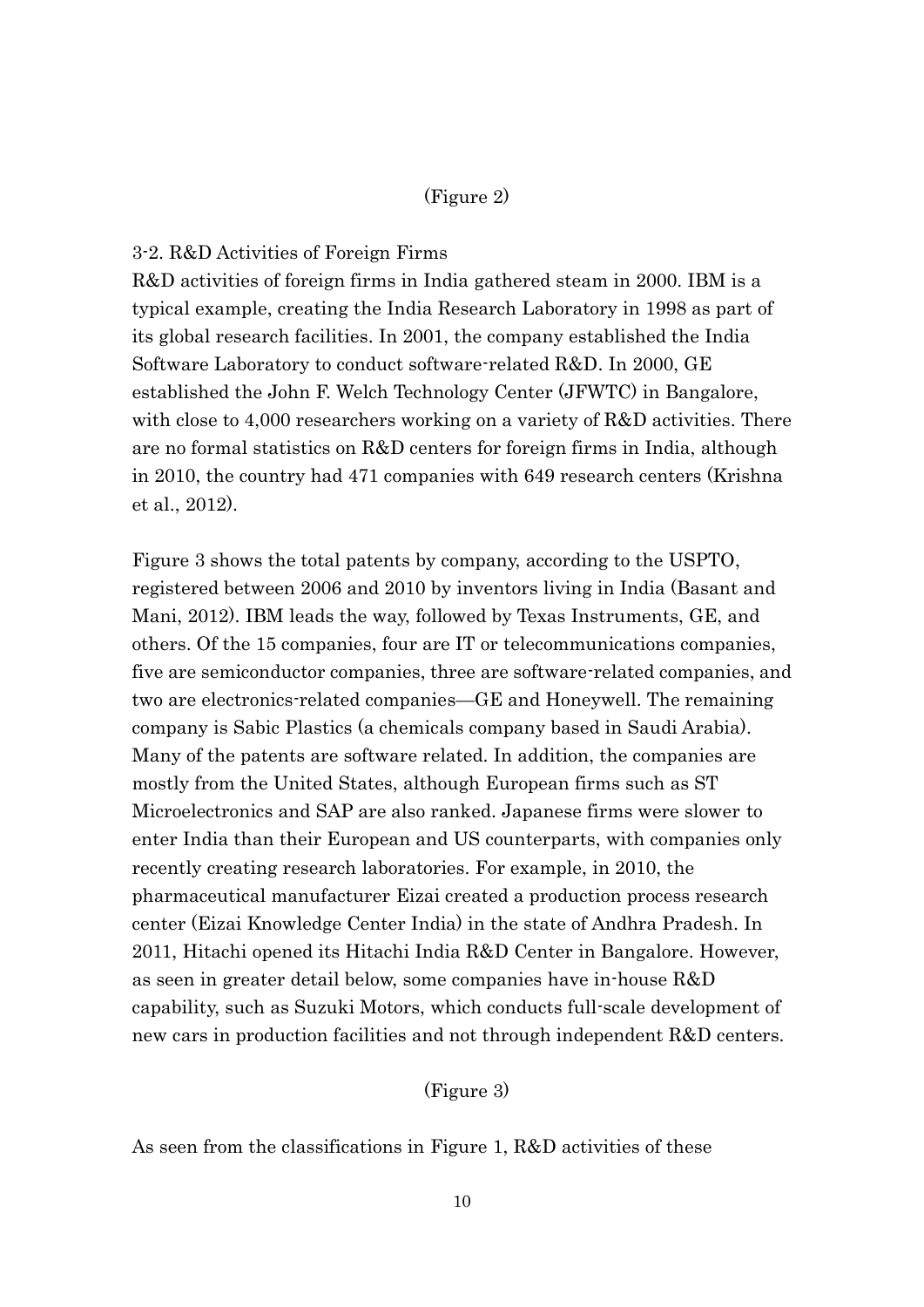companies in India are likely to be primarily cost driven. With Indian software engineers, companies can churn out software for product development at a global level. A high percentage of such activities are conducted in India. However, akin to IBM Research India, certain companies with research groups in India position the country as a center for knowledge creation at a global level rather than for mere offshore development activities. GE's JFWTC employs about 4,000 staff, about 500 of which engage in research (Jin, 2008). The research capabilities of universities and public research institutions are not particularly high; therefore, companies do not absorb cutting-edge technology in India. However, the activities of utilizing outstanding personnel to pursue India-originated research output are technology driven. Intel created the Intel India Development Center in Bangalore as an important CPU development center. The X86 Zeon microprocessor was developed in this center and was the first six-core chip produced by the company.

Economic growth in India has raised citizens' income levels and pushed market-driven R&D for the local market. Though difficult to ascertain from patent data, some car manufacturers are developing passenger cars for the local market. Along with Indian income levels, the number of passenger cars sold in India is rapidly rising. In 2012, 2.77 million cars were sold, fourth highest in the world behind China, the United States, and Japan. However, 80% of these are small cars costing between \$5,000 and \$10,000 and requiring lower costs in line with market needs. In India, Suzuki Motors is particularly strong in the small-car market, in which it has a 40% share, and it has long developed passenger cars for the local market through its local entity.

This type of market-driven R&D is HBE, wherein the headquarters in the home country drives the localization of technology for the local market. However, as HBE progresses, "local for local" activities arise, wherein products are developed for the local market through local initiatives. GE Healthcare developed a portable ECG in JFWTC. Using ideas unique to India, it created a product that could be manufactured at one-third the cost of US products, and in a case of reverse innovation, it went on to sell the portable ECG in the US market. This was a case of innovation-driven R&D,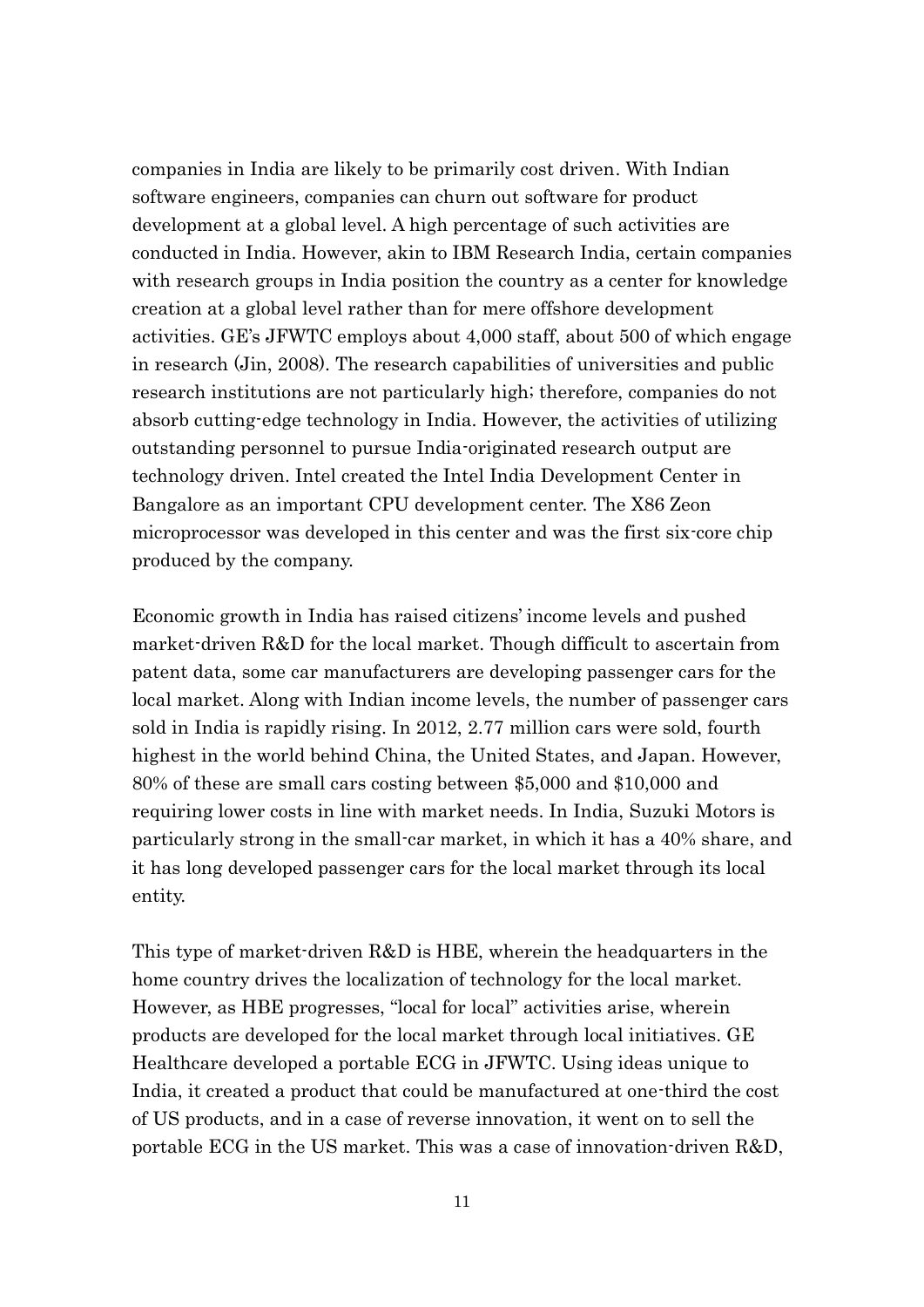wherein local ideas are turned into products that expand the knowledge base of headquarters in the home country. We discuss the cases of Suzuki Motors and GE Healthcare in greater detail below, as we explain the state of R&D activities in India.

## 3-3. Market-driven R&D in Maruti Suzuki

Suzuki Motors entered the Indian market in 1982 through a joint venture with the nationalized car manufacturer Maruti Udyog Ltd. At the time, the Indian government did not allow domestic activities of foreign firms, and the joint venture was only realized at the behest of the Indian government. Suzuki Motors later increased its share in the joint venture (Maruti Suzuki), and in 2003, turned it into a wholly owned subsidiary concurrently with its listing on the Indian Stock Exchange. According to the statistics by the Society of Indian Automobile Manufacturers (SIAM), Multi Suzuki produced 1.18 million cars in 2012, of which 120,000 were exported; the remaining 1.06 million were sold domestically. That year, 2.77 million cars were sold in India, giving Suzuki the highest market share in the country at 38%.

Cars comprise thousands, even tens of thousands of parts, and there are as many parts manufacturers. Car manufacturers (assembly manufacturers) work directly with the largest of these, Tier 1 suppliers, which in turn are supplied by many Tier 2 or Tier 3 suppliers; this represents a hierarchical structure characteristic of the industry. Producing cars in India requires the construction of a supply chain with these parts manufacturers.

For example, Denso is a Tier 1 supplier of electronic control units, fuel pumps, and injectors. It imports critical parts from Japan and primarily engages in assembly in India. Although it has some local procurement of resin and die cast parts, Tier 2 suppliers in India are not mature, and Japanese Tier 2 suppliers are mostly small- and medium-sized companies that have yet to enter the Indian market. "Cutting costs requires us to increase our local procurement, which is an important initiative for us, and the automakers are cooperative. We cannot decrease our quality, but we need to change our way of thinking by, for example, getting rid of some functionality to meet Indian market specifications." (from 2011 interview with Denso India executives)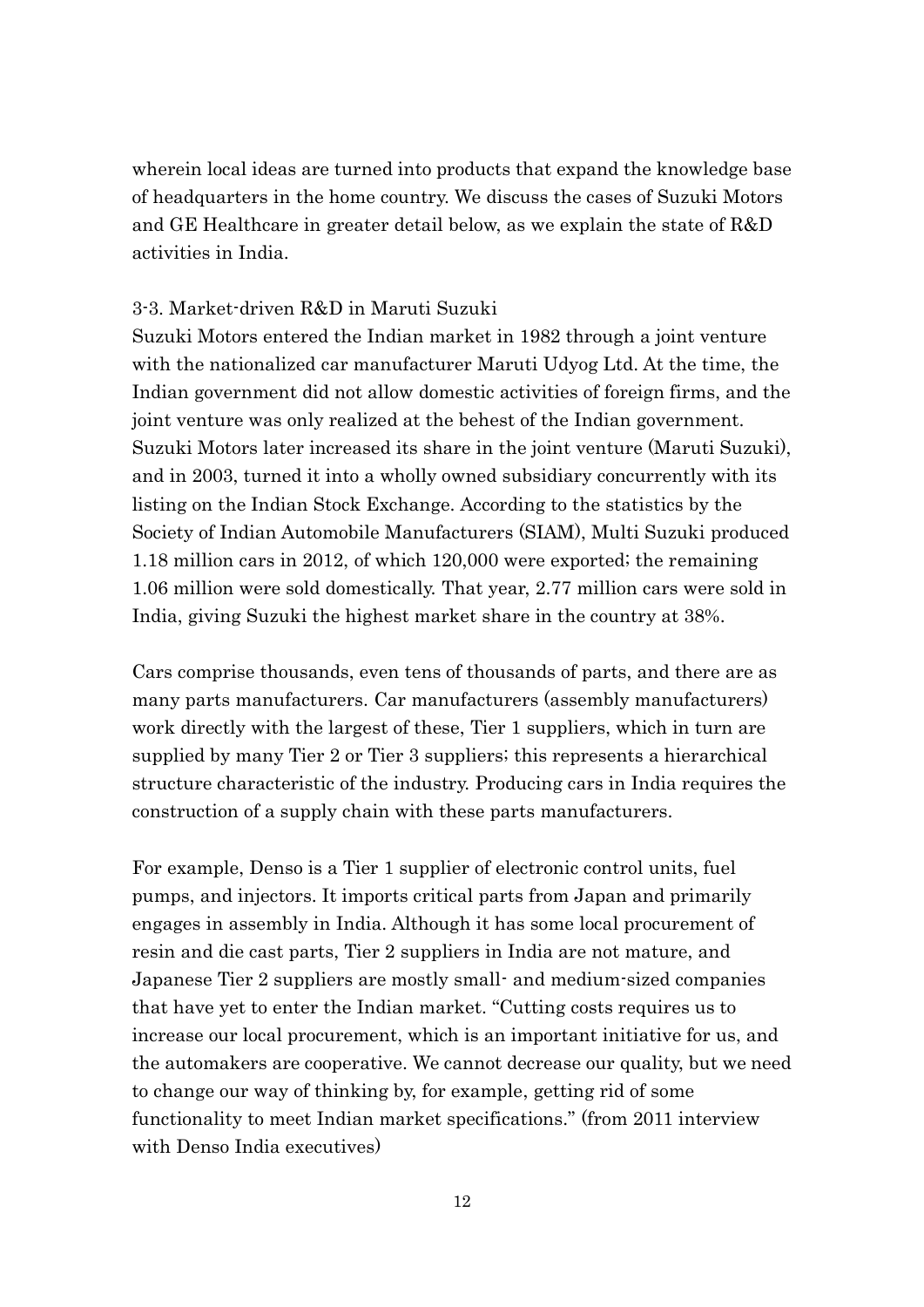The development of low-cost cars meeting Indian specifications is achieved jointly by car manufacturers such as Suzuki Motors and parts manufacturers such as Denso. For Denso to increase its procurement from local Tier 2 suppliers, they must collaborate with Suzuki Motors on the functionality standards that must be met by end products. This type of collaboration furthers localization of production processes for Suzuki Motors and enables greater cost competitiveness for its products.

In addition, Maruti Suzuki continued developing an infrastructure to develop small cars in India. Until then, when the company introduced new models to the Indian market, it created local models based on those already developed and mass produced in Japan. However, the introduction of the Swift in 2005 transformed that *modus operandi*, with cars of the same quality and specification simultaneously produced in Japan, Hungary, India, and China. This policy further advanced in 2009, with the release of the A-Star. This car is a global model, produced in India, and it is not only sold in India but also exported to Europe. By periodically conducting exchanges among the engineers, Maruti Suzuki and Suzuki Motors in Japan continue to develop the infrastructure in India. There are three stages in local design. The first is designing the front and rear body, specifically the shape of the lights and front grill. Maruti Suzuki has already reached this level. The second stage is designing the entire body, and the final stage is developing the entire car, including the platform. According to Maruti Suzuki staff, it "would like to be at stage two in a few years" (from a 2009 interview with Maruti Suzuki executives).

## 3-4. Reverse Innovation at GE Healthcare

The John F. Welch Technical Center, or JFWTC, is GE's research laboratory in India. It employs 4,000 researchers and engineers and is one of the company's largest research centers. Of the total employees, about 300 engineers develop products for GE Healthcare. Below, as an example of innovation-driven R&D, we explain the concept of reverse innovation by examining the portable ECG developed at the JFWTC (Immelt et al., 2009; Govindarajan and Trimble, 2012).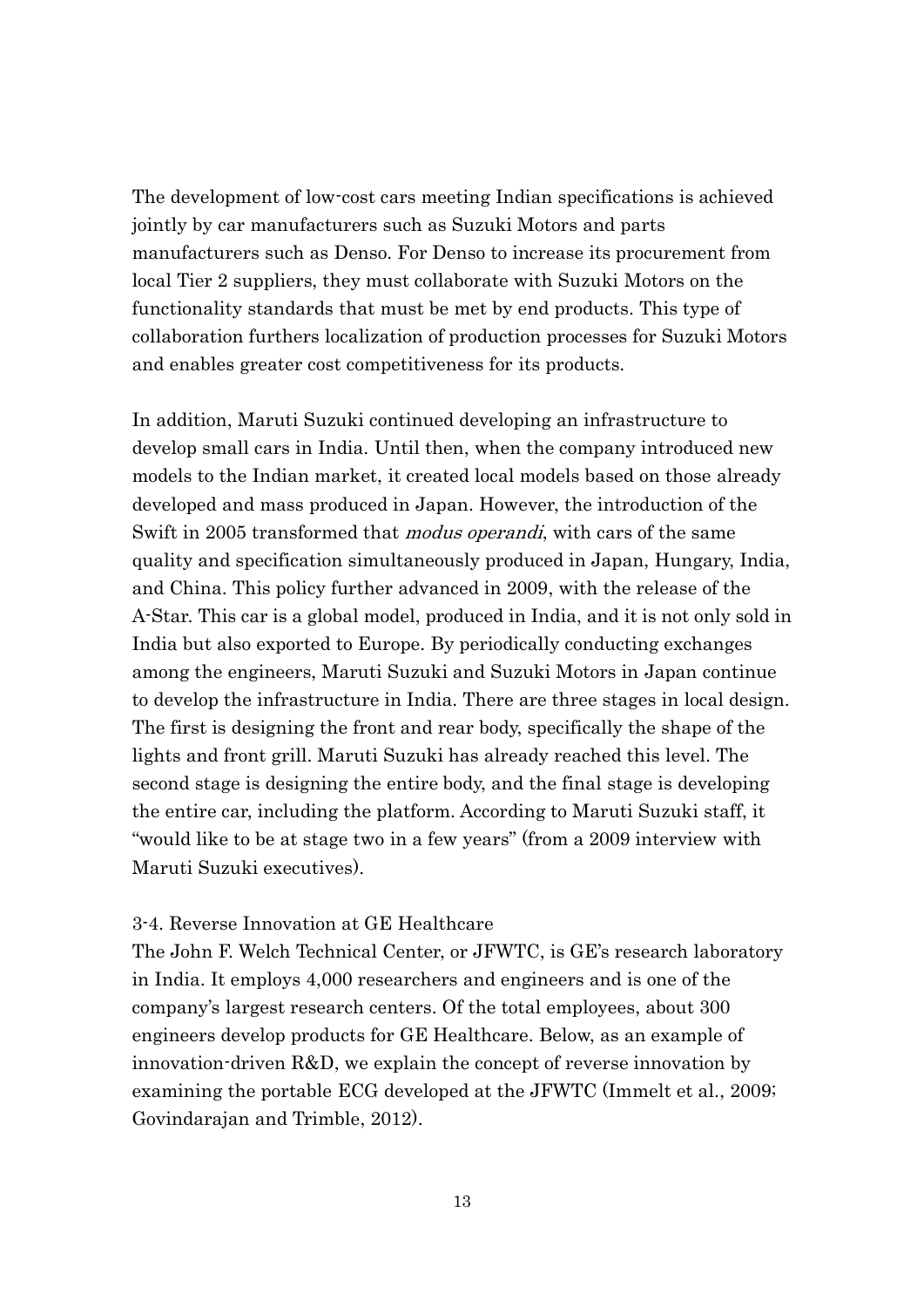GE Healthcare held a high share of the global ECG market, although at prices between \$3,000 and \$10,000, the products were too expensive to be accepted in the Indian market. In addition, as patients in India were dispersed in areas not easily accessible by faster means of transportation, portability was critical. Furthermore, as certain locations did not have electric power, battery capabilities were necessary. GE Healthcare understood that existing products did not meet these market needs, and in response to these needs and to significantly reduce costs, it formed a new product development team at the JFWTC. In 2007, this team introduced the MAC400, an \$800 portable ECG, into the market. Existing products had a digital signal processor (DSP), keyboard, and printer, which were all high-quality components that needed to be specially ordered. In contrast, the MAC400 used standard, low-cost components to drastically reduce costs. Moreover, the product was lightweight and battery operated, thus making it popular in India. GE continued to further improve the product, and it is now sold in 60 countries, including the United States, as an entirely new product category. This example from GE Healthcare is one of reverse innovation, wherein a product created through the initiative of a foreign R&D center spurs innovation both globally and in the home country.

GE is a rare example of reverse innovation achieved by companies from advanced countries. However, we will likely see more instances of products from emerging countries spreading to other emerging countries, such as a product developed in India being sold in China. A 2009 survey by the Ministry of Economy, Trade and Industry (METI) noted that the percentage of companies responding affirmatively to whether locally developed products will be supplied solely to the relevant country decreased from 55.6% five years ago to the current 28.2%. In addition, this number is predicted to further decrease to 9.3% in the next five years. Conversely, companies responding that they would supply locally developed products to the entire world remained at 14.6%; however, this number is predicted to increase to 35.2% in the next five years (METI, 2010). Thus, the tendency is clear—products designed in emerging countries are developed not only for local markets but also for global markets.

However, many issues remain that before this can be achieved. Govindarajan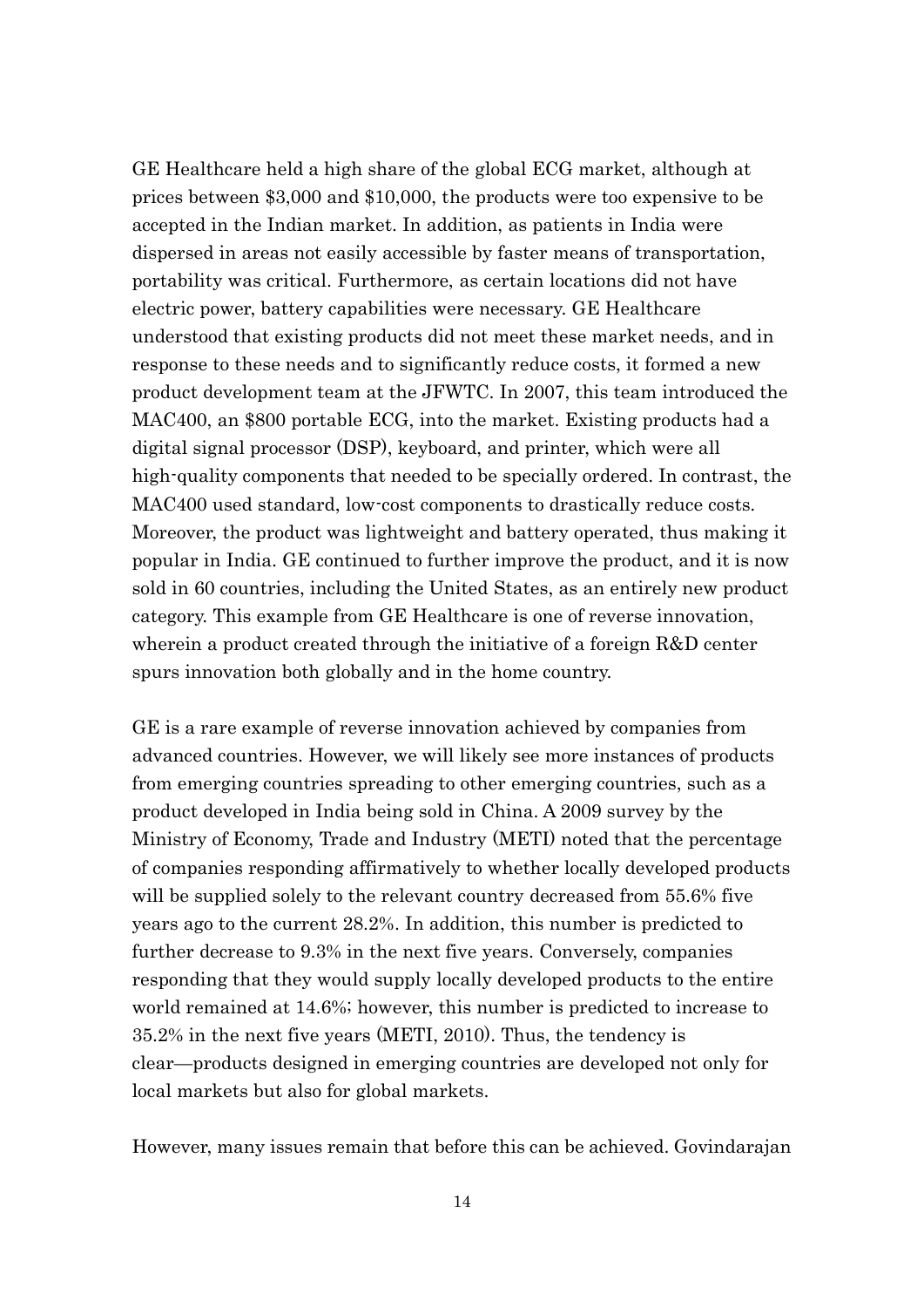and Timble (2012) noted that to be successful in an emerging country, companies from advanced countries must adopt a completely new approach to management. In addition, management must modify its views such that emerging countries can be positioned as core growth engines for the company. This is because business environments in emerging countries can completely differ from those in advanced countries. In GE Healthcare's ECG project, the company aimed to provide a product with 50% of the performance of existing products but at 15% of the price. This goal could not be achieved by merely improving existing products; therefore, the company initiated a project to develop a new unique product in its Indian research laboratory.

Originally, GE Healthcare's case was a local development project for a local market. Similar projects, although on a small scale, are likely to be found among global companies. However, for a product to be sold at a global level, and for a project to attract investment of major resources, a management's views must undergo transformation. Senior management must decide whether it will concentrate serious efforts in emerging markets for the company's future growth. In the case of GE Healthcare, Immelt, the company's chairman, appointed a project leader who reported directly to him, which helped overcome various internal and external obstacles and generated significant results.

However, great risks are involved in making huge investments in a new region, where the business environment differs greatly from that in advanced countries. A management concern is the extent to which risk can be reduced in a high-risk/high-return investment. Simply because a project is based in local markets and features new concepts does not imply that it should be managed entirely by the local subsidiary. Accordingly, companies can form local growth teams (LGT) that are highly independent yet still report to senior management, as in the case of GE Healthcare. It can be effective to appoint personnel or organizations to serve as bridges between the home country and an emerging country in order to monitor an LGT's progress as well as simultaneously take locally generated ideas for new businesses and share them with the entire company (Washburn and Hunsaker, 2011).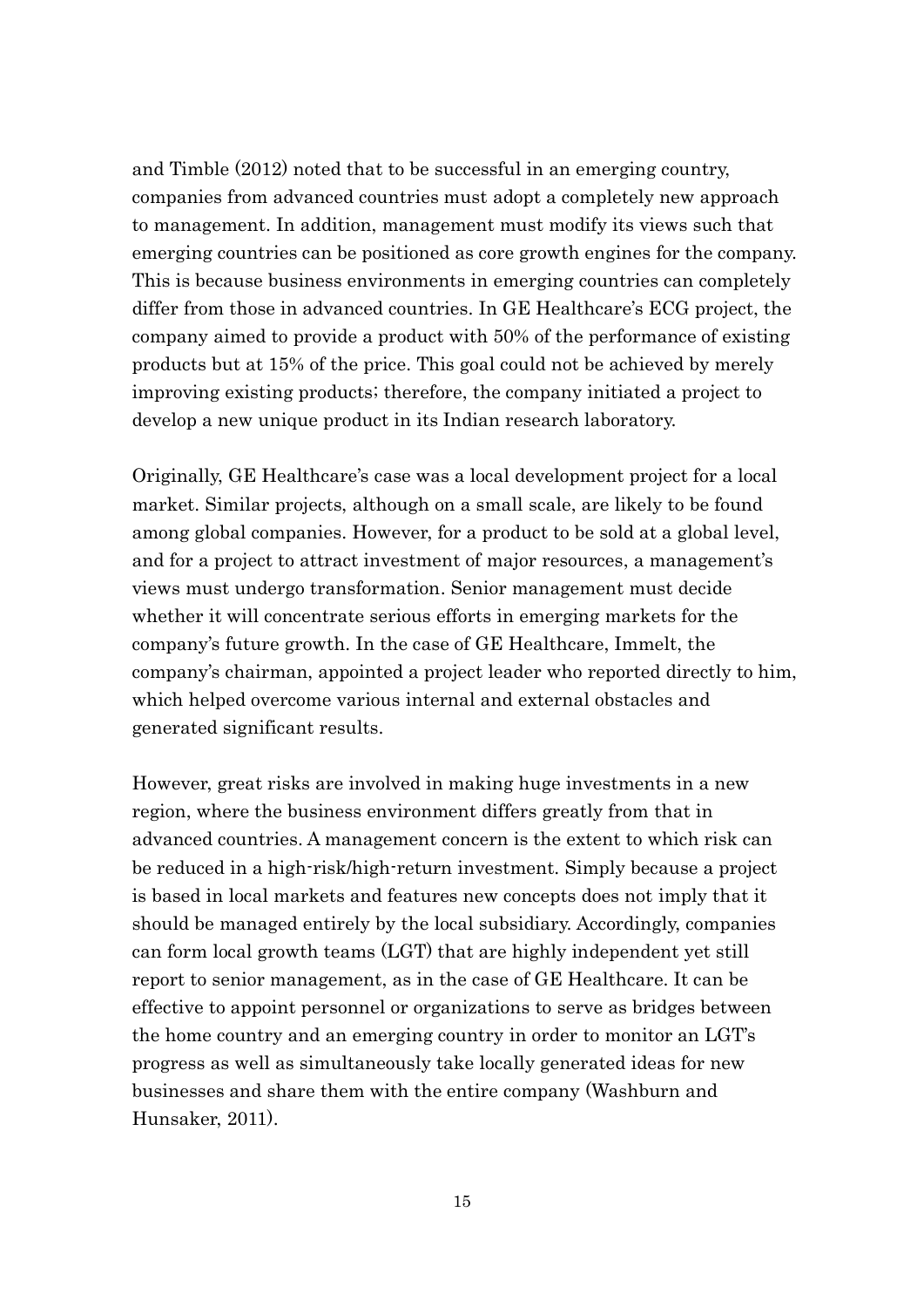4. Organizational Management of Local R&D Centers

Among standard theories of international business management, there are four types of global R&D organizations (Ghoshal and Bartlett, 1990).

(1) Center for global: the home country takes the lead in conducting R&D for global markets.

(2) Local for local: foreign research laboratories act independently in responding to local market needs.

(3) Local for global: R&D for global markets is conducted in foreign research laboratories.

(4) Globally linked: multiple research laboratories in various countries collaborate in a network structure to work on a single project.

Determining the ideal type depends on the specifics of a project and company policy. In companies that primarily use pattern (1), the role of foreign research facilities is minimal. This pattern may be effective for discovering and capturing cutting-edge technology, but it does not require a large-scale center. This is a centralized R&D management method wherein foreign research facilities work under the direction of the home country. Patterns (2) and (3) can be classified as decentralized management styles and require R&D centers of a scale that allows for some autonomy. For (2), R&D centers typically work as part of a larger organization in a particular region, and among foreign R&D centers, these are the most independent from the mother country. On the other hand, in (3), foreign centers often act under the control of the mother country in targeting global markets. Finally, in (4), companies have global R&D centers, each with a particular role in pursuing corporate-wide projects. This pattern leads to classifications that go beyond "centralized" or "decentralized."

There are tremendous risks in the globalization of R&D. Decrease in corporate-wide R&D efficiency due to failed management of foreign R&D facilities can shake the overall competitiveness of a company. Accordingly, foreign R&D centers are often created on a small scale and controlled by headquarters and then gradually made larger. Thus, the positioning of the local entity generally progresses sequentially from patterns (1) to (4). In other words, companies do not abruptly start with a local for local or "local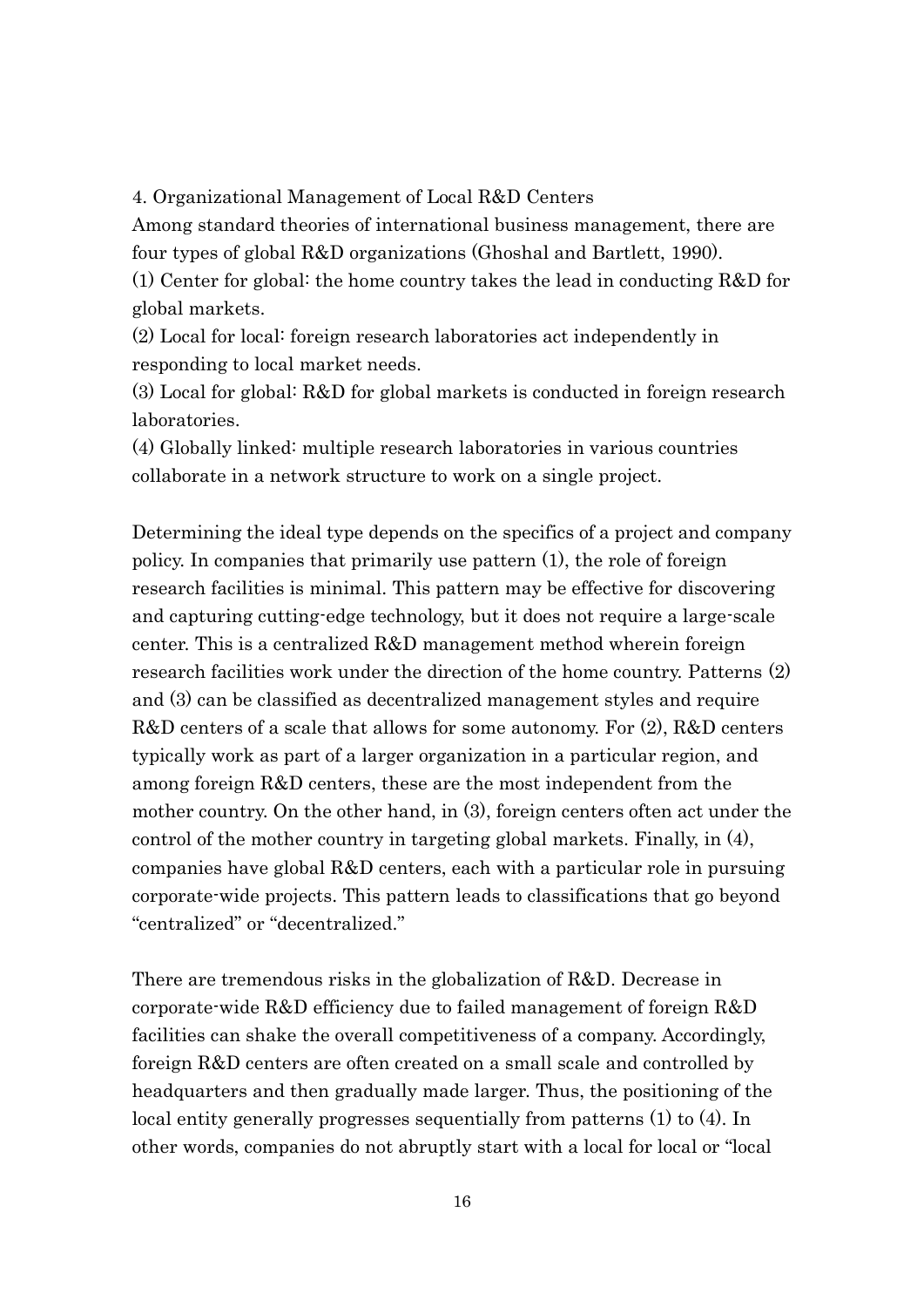for global" local entity, both of which leave much to the discretion of the local entity. It is more realistic for the R&D division at headquarters to take the lead in creating the local entity and then gradually increase its autonomy (Motohashi, 2012).

Figure 4 graphically shows this evolutionary process for foreign research laboratories. The vertical axis shows the level of the competency creation mission for the local entity, and the horizontal axis shows whether the target market is local or global. The competency creation mission shows the importance of a local entity for a multinational firm in its knowledge creation activities at a global level (Cantwell and Mudambi, 2005). The progression from (1) to (4) can be shown as a shift from local R&D subsidiaries to local R&D centers and finally to centers of excellence (COE). In this process, a company first increases its competency creation mission in accordance with specific local circumstances, and when the capabilities of the local entity have grown sufficiently, the company positions the local entity as part of the global R&D organization.

## (Figure 4)

As seen in section 3, a characteristic of R&D organizations in India is the emphasis on their position as offshore development centers for the global market. Ghoshal and Bartlett's (1990) classifications noted above were created when the internationalization of R&D activities was being implemented among advanced countries and cost-driven offshore development was not considered as an option. These offshore development centers play their part in the R&D process locally under the direction of headquarters, making their competency creation mission low, although their target market is global (the bottom-right portion of Figure 4). However, as already seen, R&D center activities for foreign firms in India are not limited to offshore development. IBM and Microsoft's Indian research laboratories play important roles in the companies' global research networks. In addition, the Intel India Development Center develops cutting-edge CPUs. These research facilities are given a high competency creation mission and are placed in the Center of Excellence quadrant. In other words, R&D centers in India can progress from being offshore sites to COEs.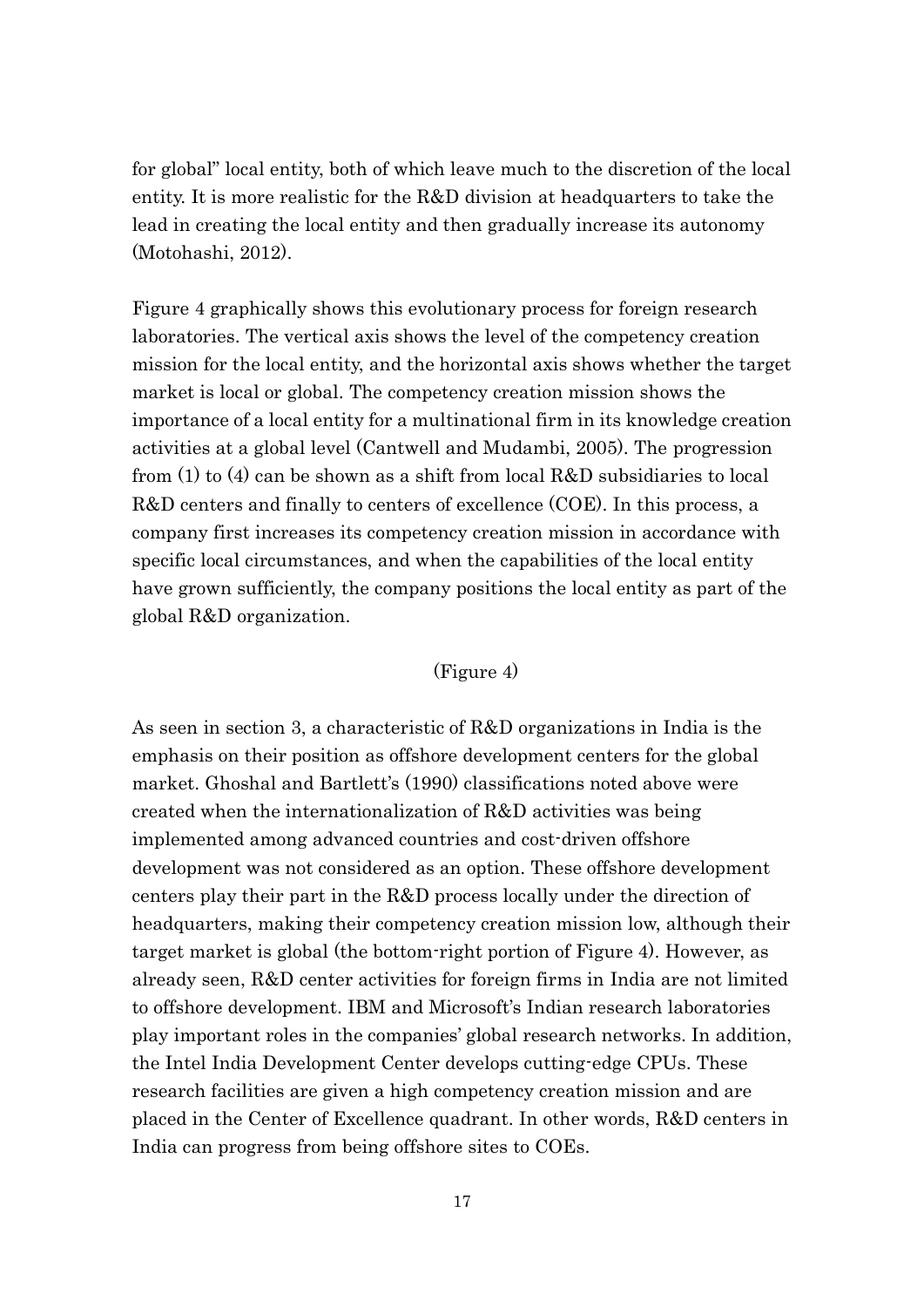Naturally, not all foreign R&D centers follow the path to becoming COEs, and it is not realistic for even multinational firms to have COEs throughout the world. The level of a competency creation mission is determined by the global strategy of the multinational firm and the economic environment of the country in question (Cantwell and Mudambi, 2005). India is blessed with an R&D environment characterized by many outstanding software engineers; this facilitates the progression of its research facilities from being offshore sites to COEs. In addition, economic growth accelerated in the country from 2000 onward, making its market attractive.

As a result, progression from local R&D sites to local R&D centers can be observed, as in the case of Suzuki Motors, and GE's JFWTC can be regarded as having evolved from a local R&D center to a COE. Increasing the competency creation mission of foreign R&D centers in India is essential to winning both the local and global competitions for innovation, due to its growing importance of both supply and demand sides of R&D. Both Suzuki Motors and GE Healthcare have invested in India for long time, but the levels of local R&D centers, classified in Figure 4, are different. While GE's R&D center can be illustrated as an example of reverse innovation, Multi Suzuki's activity is still in the process of local R&D subsidiary to local R&D centers. Since new product development in automotive industry requires much more coordination of activities within and between firms, it takes more time to reach the stage of "center of excellence" than the case of health care products. However, more autonomy to facilitate local innovation is imperative, even for automotive industry, in order to capture the opportunity associated with growing presence of emerging economies in global business.

To achieve this, multinational firms must accelerate the evolution of foreign research laboratories as indicated on both axes in Figure 4. To increase the competency creation mission of local entities, companies must recruit outstanding personnel in the local entity and improve the quality of R&D activities. At the same time, companies must decentralize authority and increase the autonomy of local entities. Outputs from R&D activities are often uncertain, and the creativity of each researcher is essential (Kim et al., 2003). Accordingly, problems arise when headquarters exerts overwhelming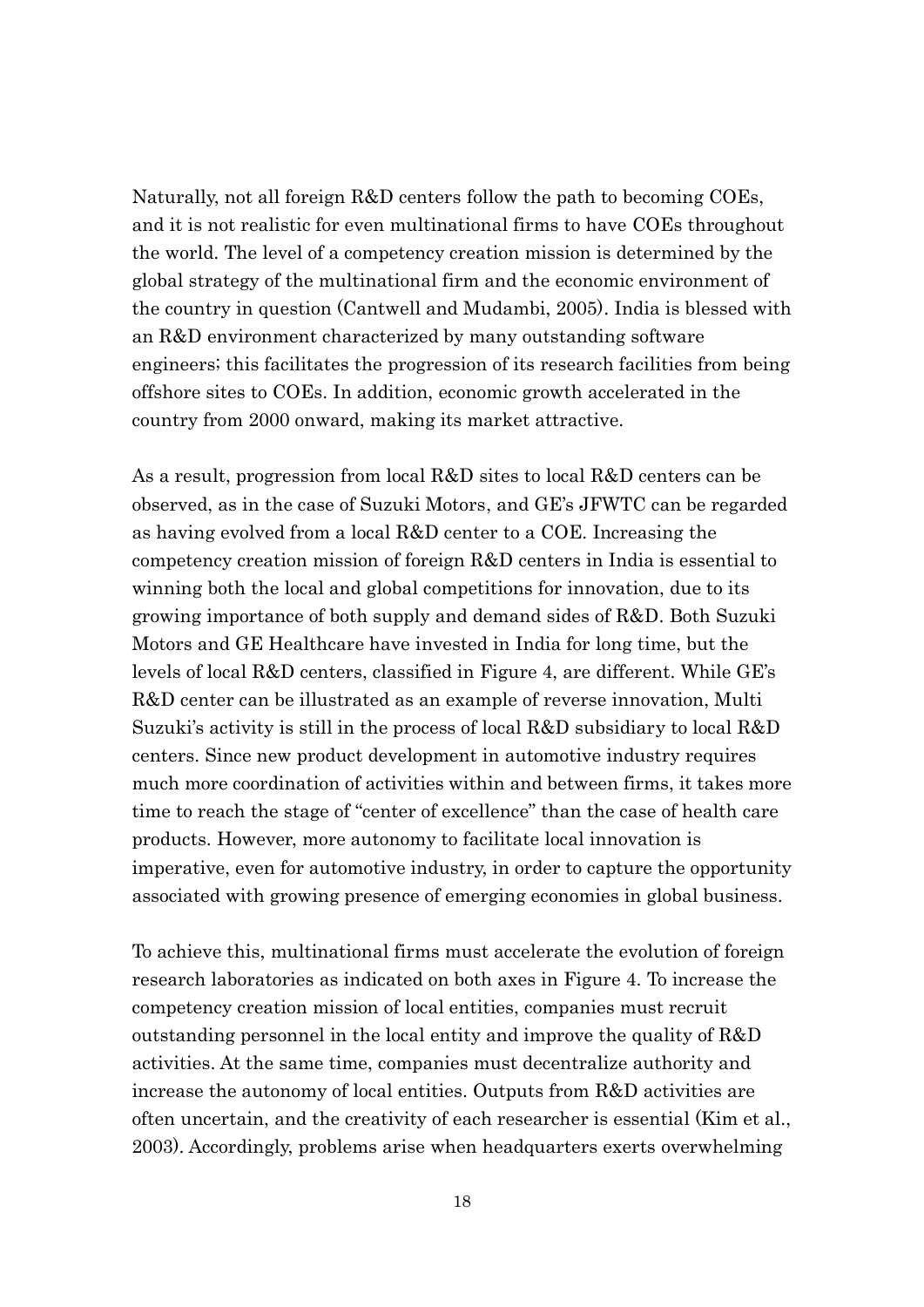control: researcher incentive is damaged and local knowledge cannot be fully leveraged. However, delegating authority to local entities can divert their activities from the company-wide mission. As seen on a global corporate-wide level, there is a danger that resources will not be used effectively (Acemoglu et al., 2007). Thus, training local managers and rotating researchers between the local entities and headquarters are important countermeasures (Brickley et al., 2001). In addition, rather than formal mechanisms such as regulations and compensation schemes, companies will find it effective to work on social controls via close communication between headquarters and local entities as well as by sharing the corporate culture (Ecker et al., 2013).

### 5. Conclusion

In this paper, we reviewed Indian R&D activities of multinational firms from advanced countries and examined the state of organizational management in local R&D centers. India has an abundance of quality research personnel, and there is significant offshore development by US firms, particularly in the field of software. Moreover, companies such as IBM, Intel, and GE conduct cutting-edge R&D in India. The economic growth and increasing income levels in India have made the Indian market attractive, and local R&D activities have been on the rise, particularly in the automotive market. Thus, India has world-class potential both as a global R&D center targeting global markets and as a regional R&D hub for its local market and markets in emerging countries.

For multinational firms, realizing the high potential for innovation in India requires increasing the competency creation mission of local R&D centers. In doing so, companies must attract outstanding personnel to their local entities and provide a high level of autonomy by loosening the control from headquarters. However, in a corporate-wide innovation strategy, making the activities of local entities effective will require the engendering of unity through social controls such as international personnel rotation and training, close communication, and permeation of the corporate culture.

However, India's economic and social environments greatly differ from those in Japan, the United States, and Europe. Although companies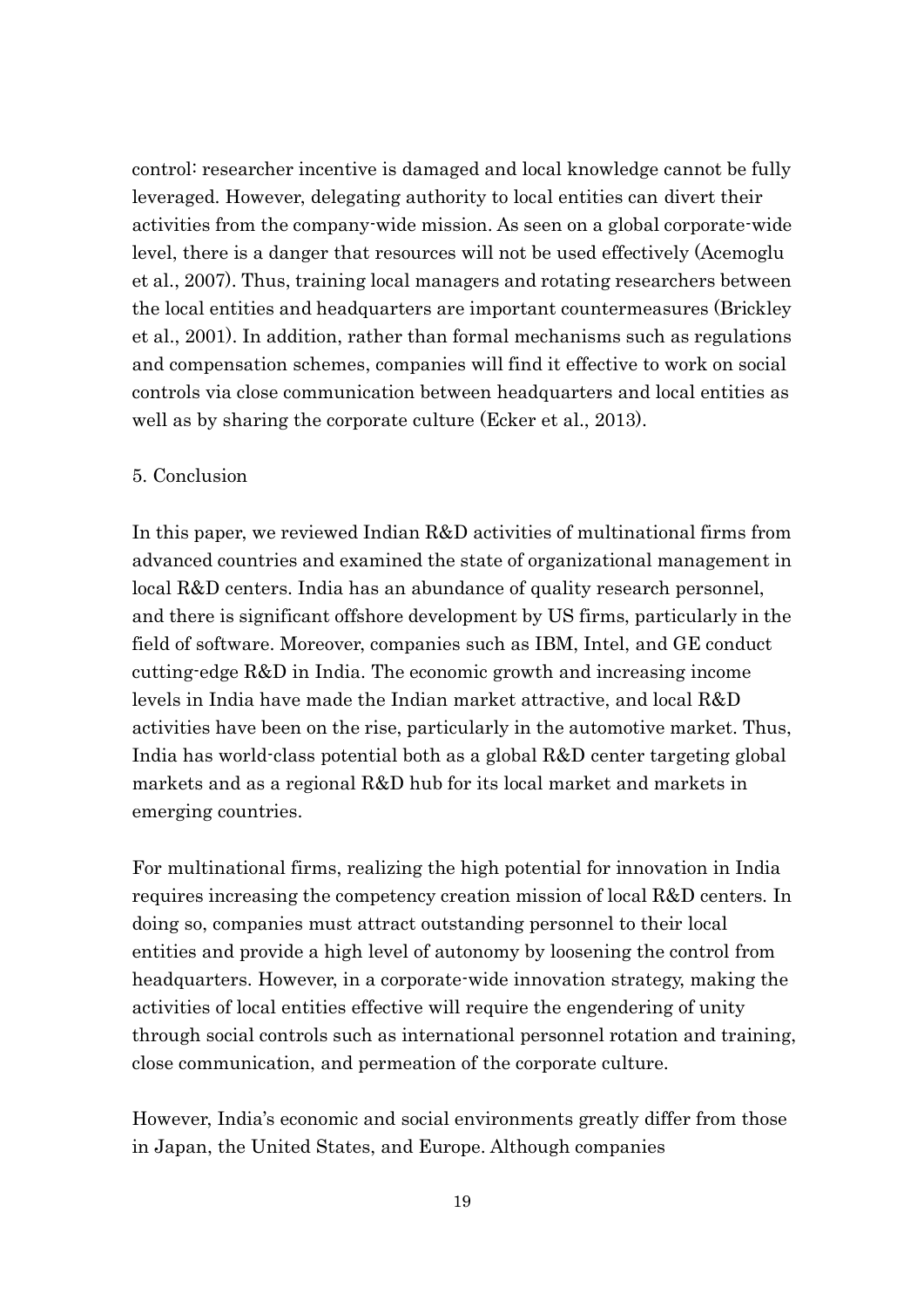headquartered in advanced countries may attempt to instill their corporate culture in India, this is easier said than done. Accordingly, companies must create a management system in local entities with a high degree of transparency, using clear and formal rules and incentive systems. In addition, for the results of local R&D activities to be used as company-wide knowledge at a global level, companies must create a knowledge management system. Moreover, local R&D centers must assume the role of partners that link Indian universities and public research institutions. Here, too, harvesting local knowledge and technology into corporate-wide competency is critical. To share local intelligence throughout the company without stifling it, companies must adopt a flexible company-wide approach that accepts diversity. Although not discussed in this paper, the topic of how multinational firms should manage organizations should be explored in future studies.

#### References

- Acemoglu, D., Aghion, P., Lelarge, C., van Reenen, J. and F. Zilibotti (2007), Technology, information and decentralization of the firm, Quarterly Journal of Economics, 122: 1759-1799
- Andersson, U and M. Forsgren (2000), In Search of Centre of Excellence: Network Embeddedness and Subsidiary Roles in Multinational Corporations, *Management International Review*, 40(4), 329-350
- Basant, R. and S. Mani (2012), Foreign R&D Centres in India: An Analysis of their Size, Structure and Implications, Indian Institute of Management Ahmedabad Working Paper No. 2012-01-06, January 2012
- Birkinshaw, J. M. and N. Hood (1998). Multinational subsidiary revolution: capability and charter change in foreign owned subsidiary companies, Academy of Management Review, 23(4): 773-795
- Brickey, J. A., Smith, C. A. and H. L. Zimmerman (2001), Managerial economics and organizational architecture (2ed ed.), Boston: McGraw-Hill
- Cantwell, J. and R. Mudambi (2005), NME competence creating subsidiary mandates, *Strategic Management Journal,* 26, 1109-1128
- Ecker, B. van Triest, S. and C. Williams (2013), Management Control and the Decentralization of R&D, Journal of Management, 9(4): 906-927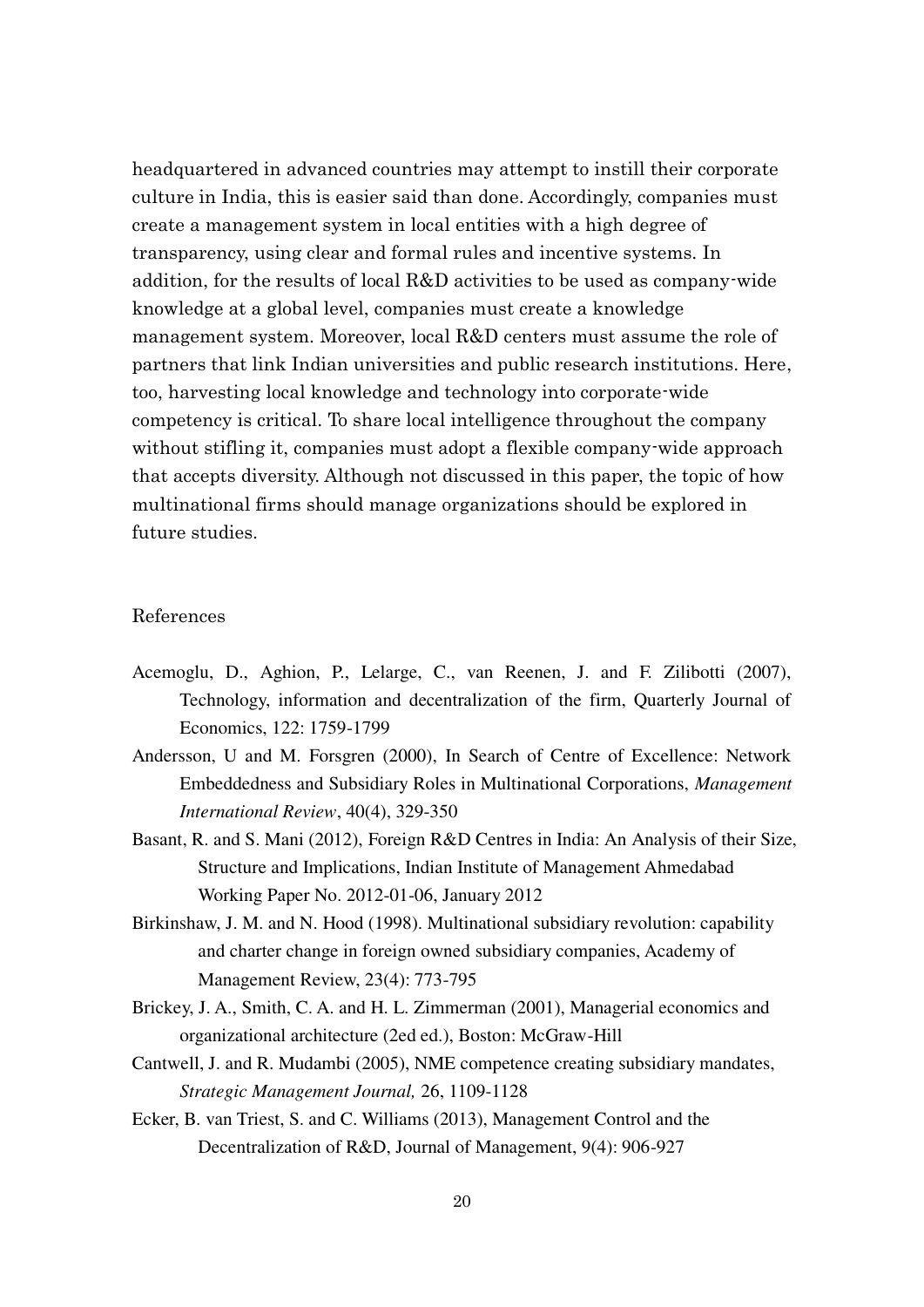- Economist Intelligence Unit (2004), *Economic Intelligence Survey: The Economist World Investment, Prospect 2004*
- Frost, T. S., Birkinshaw, J. M. and P. C. Ensign (2002), Centers of excellence in multinational corporations, Strategic Management Journal, 23(11): 997-1018
- Gammeltoft, P. (2006), Internationalization of R&D: trends, drivers and managerial challenges, Int. J. Technology and Globalization, 2(2006), 177-199
- Ghemawat, P. (2007), *Redefining Global Strategy: Crossing Borders in A World Where Differences Still Matter*, Harvard Business School Press, Cambridge MA
- Ghoshal,S. and C. Bartlett (1990), The multinational enterprise as an interorganizational network, Academy of Management Review 15(4), 603-625
- Govindarajan V. and C. Trimble (2012), Reverse Innovation: Creating Far From Home, Win Everywhere, Harvard Business Review Press, Cambridge MA
- Immelt, J. R., Govindarajan, V. and C. Trimble (2009), "How GE is disrupting itself," Harvard Business Review, September 2009
- Kim, K., Park, J-H, and J. E. Prescott (2003), The global integration of business functions: A study multinational businesses in integrated global industries, Journal of International Business Studies, 34: 327-344
- Krishna, V.V., Patra, S. K. and S. Bhattacharya (1997), Internationalisation of R&D and Global Nature of Innovation: Emerging Trends in India, Science Technology and Society, 17(2), pp. 165-199
- Kuemmerle, W. (1997), Building Effective R&D Capabilities Abroad, Harvard Business Review, March-April 1997
- Jin, Z. (2008), R&D Strategy in India, Fujitsu Research Institute Research Report No. 325, October 2008 (in Japanese)
- Ministry of Economy, Trade and Industry (METI) (2010), Monozukuri White Paper 2010, jointly compiled with Ministry Education, Science and Technology and Ministry of Health and Labor, The Japanese Government (in Japanese)
- Motohashi, K. (2012), Managing Competency Creating R&D Subsidiaries: Evidence from Japanese Multinationals", TCER WORKING PAPER SERIES, Working Paper E-48, 2012/06
- Washburn N. T. and B. T. Hunsaker, Finding Great Ideas in Emerging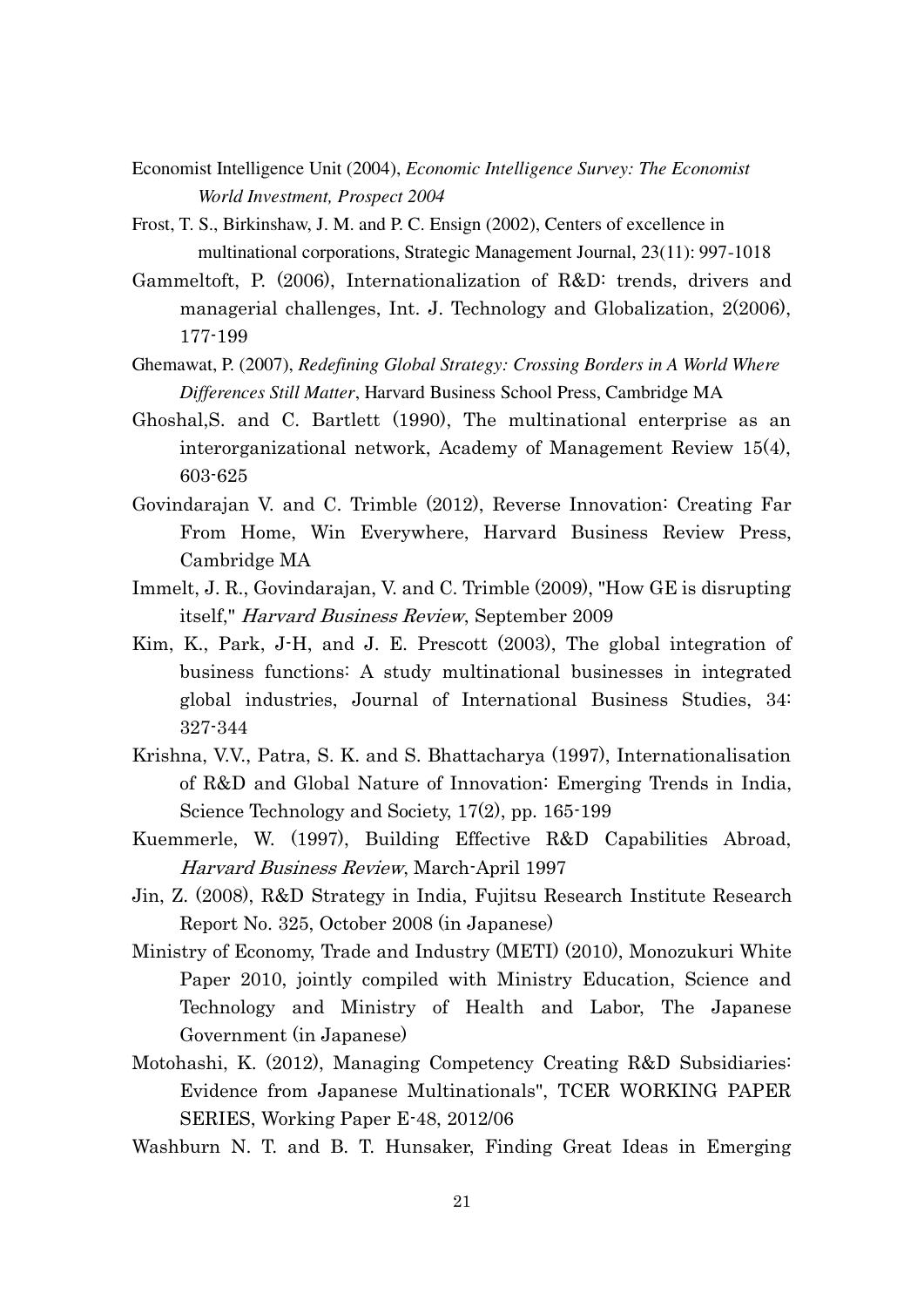Markets, Harvard Business Review, September 2011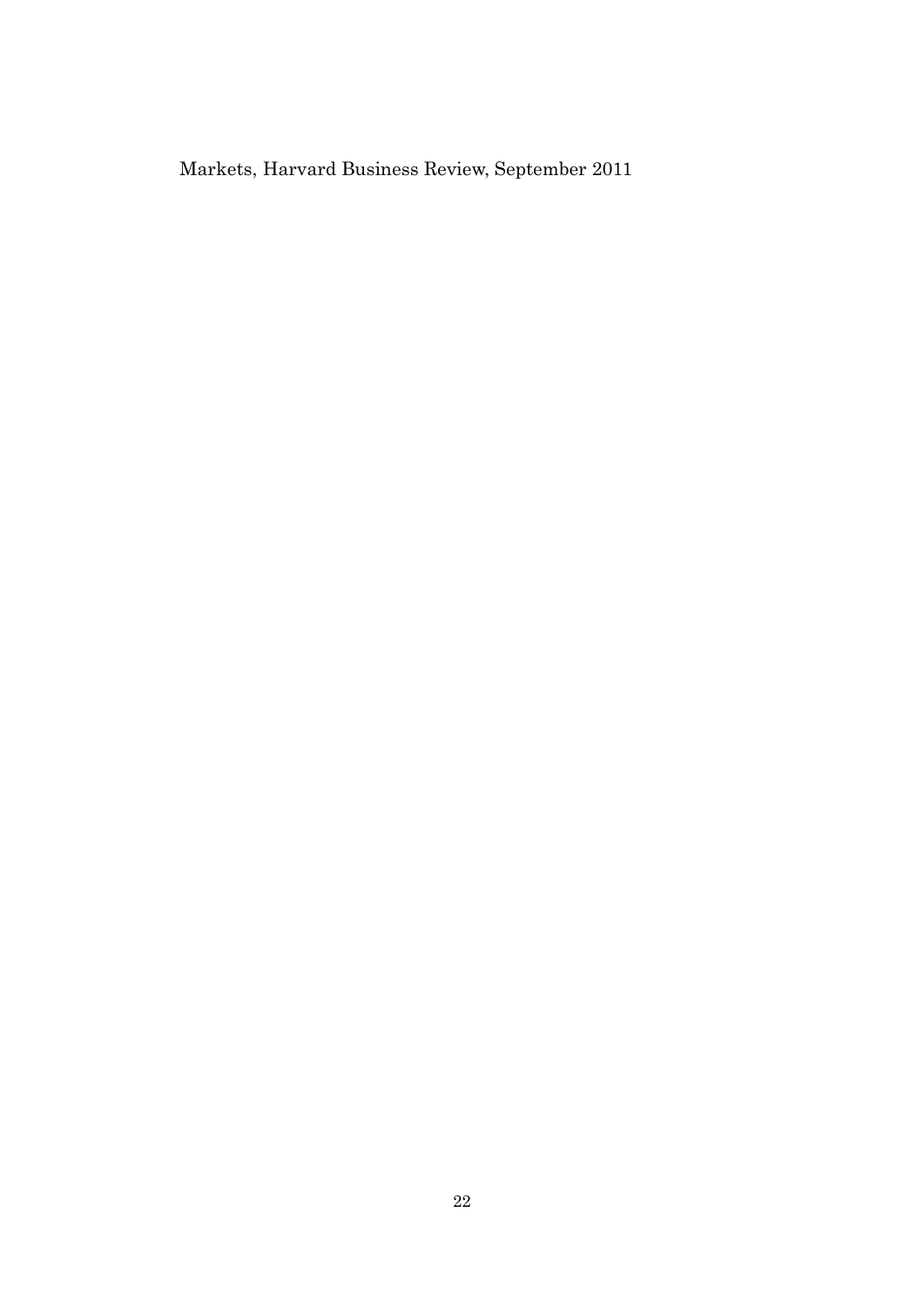

## Figure 1: Taxonomy of R&D Globalization

## Figure 2: Attractiveness of FDI Destination Countries